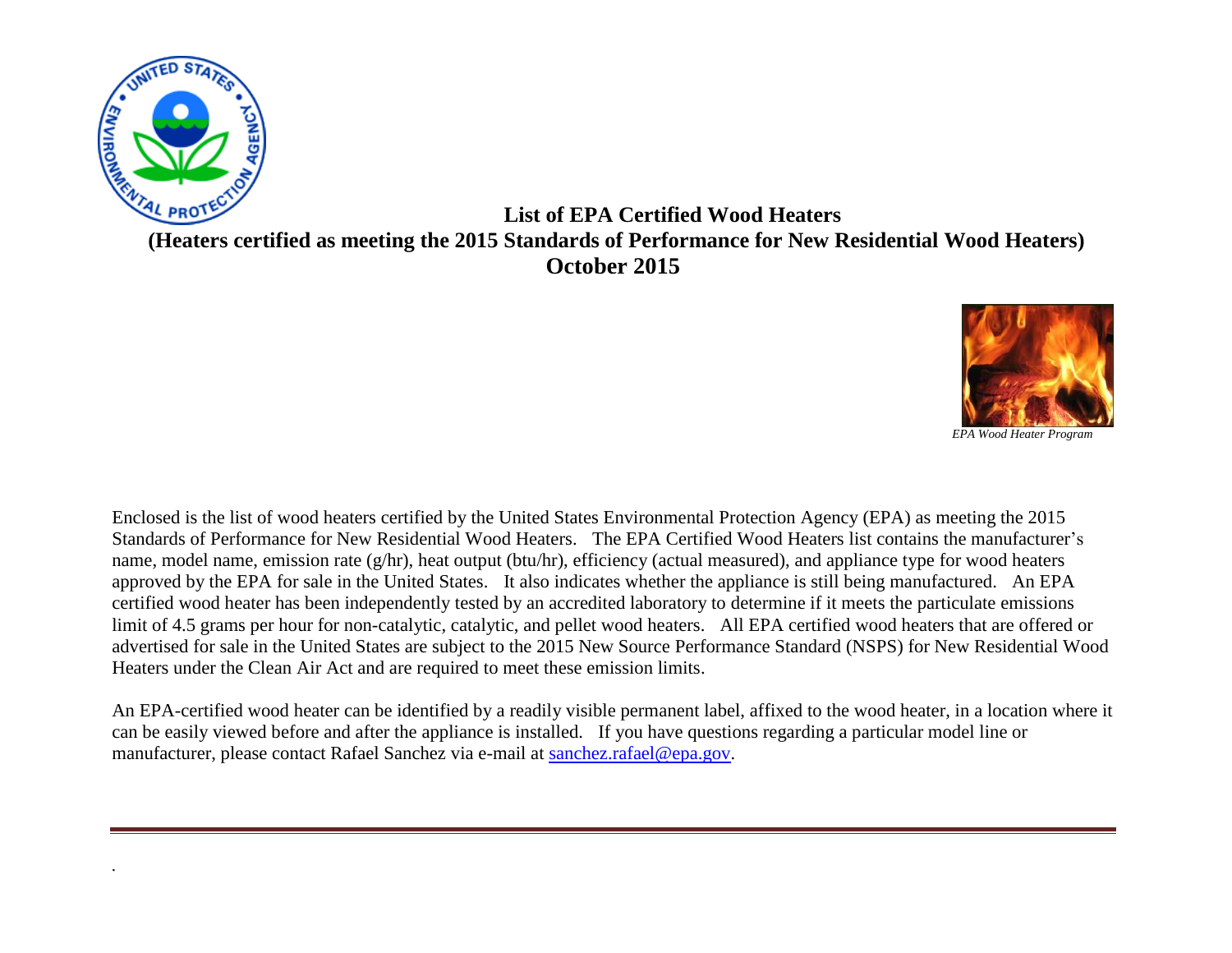|                        |                                          |                                    |                                     |                    | <b>Attual</b><br><b>Measured</b> |               |  |
|------------------------|------------------------------------------|------------------------------------|-------------------------------------|--------------------|----------------------------------|---------------|--|
| Out of<br><b>Produ</b> |                                          |                                    |                                     | <b>Heat Output</b> | <b>Efficiency</b>                |               |  |
|                        | ction? Manufacturer Name                 | <b>Model Name</b>                  | <b>Emission</b><br><b>Rate G/Hr</b> | btu/hr             | (CSA<br>B415.1)                  | <b>Type</b>   |  |
|                        |                                          |                                    |                                     |                    |                                  |               |  |
|                        | A. J. Wells and Sons LTD Cove 2 SR       |                                    | 4.4                                 | 9300-32600         |                                  | Non Catalytic |  |
|                        | <b>American Energy</b>                   |                                    |                                     |                    |                                  |               |  |
|                        | Syatems, Inc. (AES)                      | <b>Little Rascal</b>               | $1.1$                               | 10247-24028        | 71                               | Pellet        |  |
|                        | <b>American Energy</b>                   |                                    |                                     |                    |                                  |               |  |
|                        | Syatems, Inc. (AES)                      | 3500P, 35001, and 3502             | 1.0                                 | 4917-20,607        | 67                               | Pellet        |  |
|                        | <b>American Energy</b>                   |                                    |                                     |                    |                                  |               |  |
|                        | Syatems, Inc. (AES)                      | <b>Baby Country Side</b>           | 1.0                                 | 10330-25519        | 73                               | Pellet        |  |
|                        | Amesti LTDA                              | Rondo 450                          | 4.0                                 | 11800-24300        |                                  | Non Catalytic |  |
|                        | Appalachian Stove &                      |                                    |                                     |                    |                                  |               |  |
|                        | Fabricators, Inc.                        | 32-BW                              | 2.5                                 | 10400-24500        |                                  | Catalytic     |  |
|                        | Appalachian Stove &                      |                                    |                                     |                    |                                  |               |  |
|                        | Fabricators, Inc.                        | 360-CR                             | 2.8                                 | 10600-29100        |                                  | Catalytic     |  |
|                        | Appalachian Stove &                      |                                    |                                     |                    |                                  |               |  |
|                        | Fabricators, Inc.                        | 36 BW                              | 3.3                                 | 10600-30200        |                                  | Catalytic     |  |
|                        | Appalachian Stove &                      |                                    |                                     |                    |                                  |               |  |
|                        | Fabricators, Inc.                        | Trailmaster 4N1-XL II              | 3.4                                 | 10100-26900        |                                  | Catalytic     |  |
|                        | Appalachian Stove &                      |                                    |                                     |                    |                                  |               |  |
|                        | Fabricators, Inc.                        | 30-CD                              | 3.7                                 | 8500-21400         |                                  | Catalytic     |  |
|                        | Appalachian Stove &                      |                                    |                                     |                    |                                  |               |  |
|                        | Fabricators, Inc.                        | 36-BW-1988                         | 3.9                                 | 9500-19300         |                                  | Catalytic     |  |
|                        | Appalachian Stove &                      |                                    |                                     |                    |                                  |               |  |
|                        | Fabricators, Inc.<br>Appalachian Stove & | 32-BW-XL-88, Gemini-XLB 1989       | 4.0                                 | 8400-19800         |                                  | Catalytic     |  |
|                        | Fabricators, Inc.                        | Heritage Classic A                 | 4.4                                 |                    |                                  |               |  |
|                        |                                          |                                    |                                     | 10300-31200        |                                  | Non Catalytic |  |
|                        | Archgard Industries, Ltd.                | Optima PS1                         | 0.87                                | 10200-29600        |                                  | Non Catalytic |  |
|                        |                                          |                                    |                                     |                    |                                  |               |  |
|                        | Archgard Industries, Ltd.                | Chalet 1600 and Chalet 1600 Insert | 2.9                                 | 10600-29200        |                                  | Non Catalytic |  |
|                        |                                          |                                    |                                     |                    |                                  |               |  |
|                        | Archgard Industries, Ltd.                | Chalet 1800                        | 3.6                                 | 10700-35500        |                                  | Non Catalytic |  |
|                        | <b>Austroflamm Industries</b>            |                                    |                                     |                    |                                  |               |  |
|                        | Inc.                                     | Integra C1121, II                  | 2.7                                 | 9300-31100         |                                  | Pellet        |  |
|                        | <b>Barbeques</b>                         |                                    |                                     |                    |                                  |               |  |
|                        | Galore/Pricotech                         | Rosewood                           | 2.7                                 | 11600-36200        |                                  | Non Catalytic |  |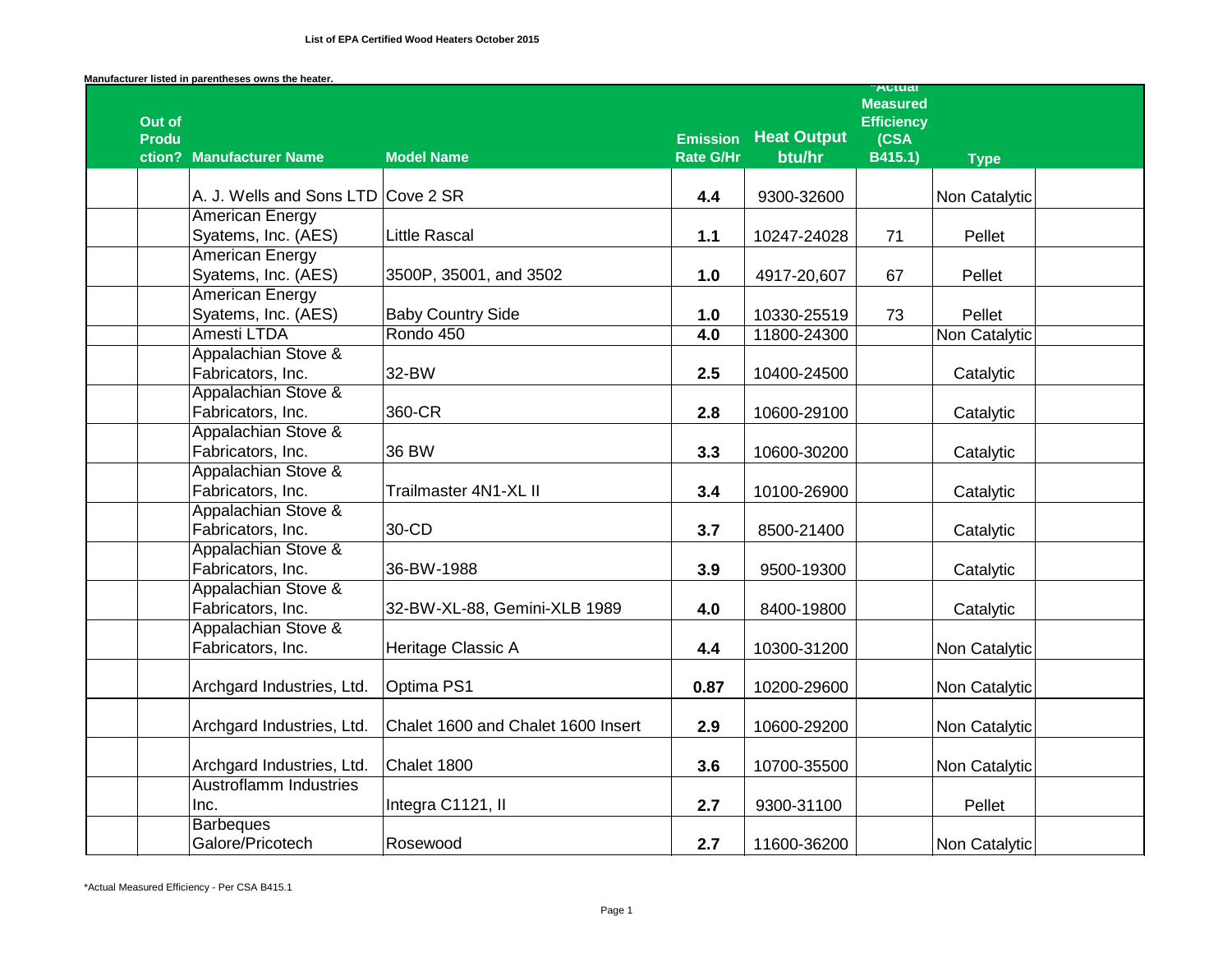|                                  | Manufacturer listed in parentheses owns the heater.  |                                                                                                    |                                     |                              | <b>Attual</b>                                           |               |  |
|----------------------------------|------------------------------------------------------|----------------------------------------------------------------------------------------------------|-------------------------------------|------------------------------|---------------------------------------------------------|---------------|--|
| Out of<br><b>Produ</b><br>ction? | <b>Manufacturer Name</b>                             | <b>Model Name</b>                                                                                  | <b>Emission</b><br><b>Rate G/Hr</b> | <b>Heat Output</b><br>btu/hr | <b>Measured</b><br><b>Efficiency</b><br>(CSA<br>B415.1) | <b>Type</b>   |  |
|                                  |                                                      |                                                                                                    |                                     |                              |                                                         |               |  |
|                                  |                                                      | Ashford 30.1 (AF30.1), Chinook 30.1<br>Blaze King Industries, Inc. (CK30.1), Sirocco 30.1 (SC30.1) | 0.80                                | 6100-28600                   | 80                                                      | catalytic     |  |
|                                  |                                                      | Blaze King Industries, Inc. Chinook /Sirocco/Ashford 30                                            | 0.97                                | 11200-27300                  | 75                                                      | Catalytic     |  |
|                                  |                                                      | Blaze King Industries, Inc. Chinook / Sirocco/Ashford 20                                           | $1.3$                               | 11400-22700                  | 77                                                      | Catalytic     |  |
|                                  | Blaze King Industries, Inc. 20.1                     | Ashford 20.1, Chinook 20.1, Sirocco                                                                | $1.3$                               | 8822-27550                   | 77                                                      | Catalytic     |  |
|                                  |                                                      | Blaze King Industries, Inc. Blaze King King Catalytic KEJ 1107                                     | 1.8                                 | 9100-39800                   | 82                                                      | Catalytic     |  |
|                                  | Blaze King Industries, Inc. Princess Insert PI 1010A |                                                                                                    | 2.0                                 | 7200-29500                   | 80                                                      | Catalytic     |  |
|                                  | Blaze King Industries, Inc. Princess 35 PE35         |                                                                                                    | 2.1                                 | 9200-29600                   | 81                                                      | Catalytic     |  |
|                                  | Blaze King Industries, Inc. Princess PEJ 1006        |                                                                                                    | 2.4                                 | 12000-35600                  | 81                                                      | Catalytic     |  |
|                                  | Blaze King Industries, Inc. Briarwood II/90          |                                                                                                    | 3.5                                 | 10600-36000                  | 71                                                      | Non Catalytic |  |
|                                  | <b>Boru Stove Company</b>                            | <b>Carraig Mor BCMUS</b>                                                                           | 3.9                                 | 12900-28800                  | $\overline{73}$                                         | Non Catalytic |  |
|                                  | Bosca Chile S.A.<br>(Ingeniera De<br>Combustion)     | Soul Pellet Stove Insert, Soul 700 free<br>standing, Soul 700 Insert                               | 2.2                                 | 6100-30000                   |                                                         | Pellet        |  |
|                                  | Bosca Chile S.A.<br>(Ingeniera De<br>Combustion)     | Spirit 550, Limit 450 and Classic 450,<br>Spirit 500                                               | 3.6                                 | 11400-26100                  |                                                         | Non Catalytic |  |
|                                  | Bosca Chile S.A.<br>(Ingeniera De<br>Combustion)     | Miner 33                                                                                           | 4.3                                 | 11800-35400                  |                                                         | Non Catalytic |  |
|                                  | Bosca Chile S.A.<br>(Ingeniera De<br>Combustion)     | <b>Gold 400</b>                                                                                    | 4.4                                 | 11800-26800                  |                                                         | Non Catalytic |  |
|                                  | Consuming Fire, Inc.                                 | <b>Perfect Hearth</b>                                                                              | 3.4                                 | 11700-38100                  |                                                         | Non Catalytic |  |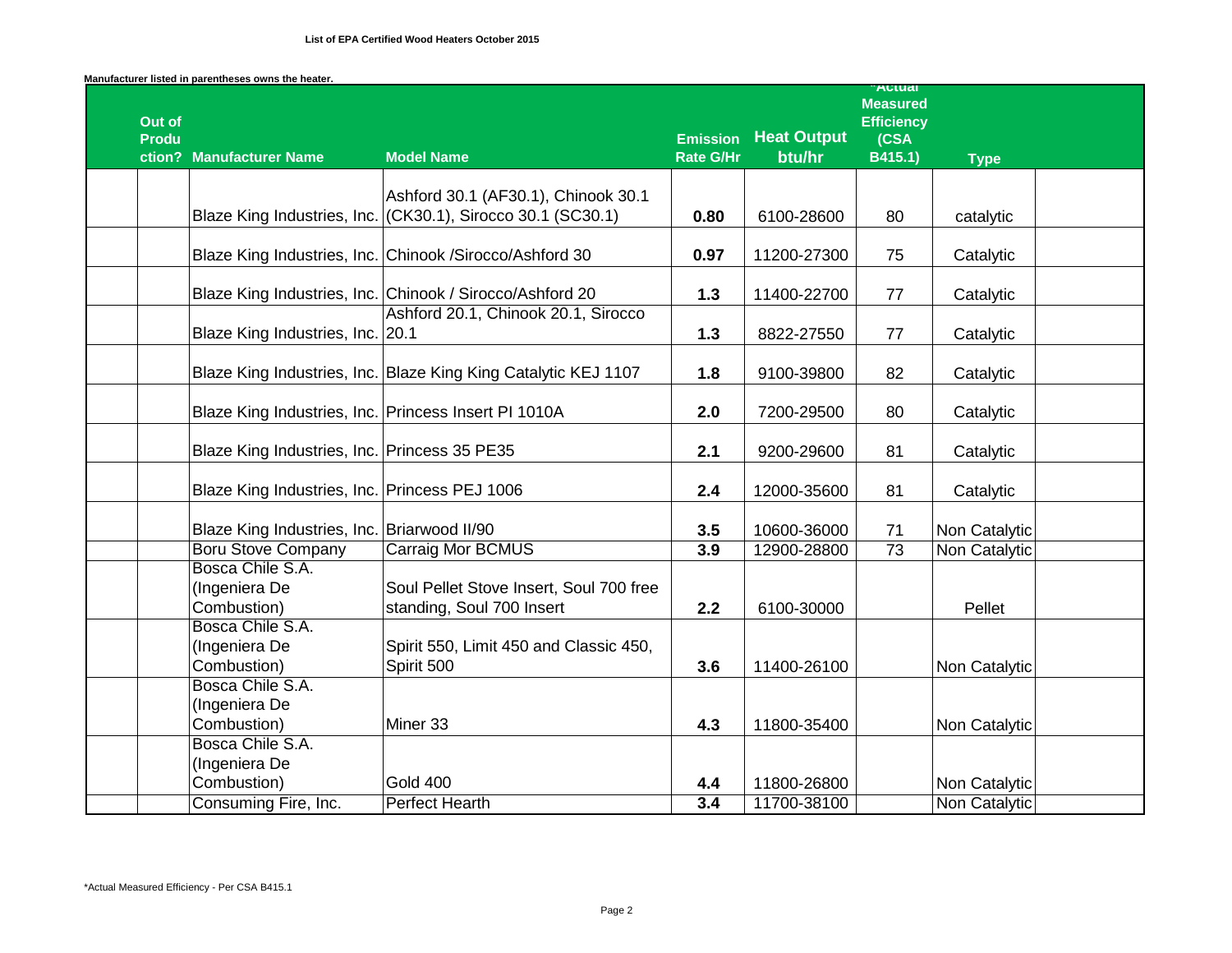| Manufacturer listed in parentheses owns the heater. |  |
|-----------------------------------------------------|--|
|-----------------------------------------------------|--|

|              |                               |                                    |                                     |                              | <b>Autual</b><br><b>Measured</b> |               |  |
|--------------|-------------------------------|------------------------------------|-------------------------------------|------------------------------|----------------------------------|---------------|--|
| Out of       |                               |                                    |                                     |                              | <b>Efficiency</b>                |               |  |
| <b>Produ</b> | ction? Manufacturer Name      | <b>Model Name</b>                  | <b>Emission</b><br><b>Rate G/Hr</b> | <b>Heat Output</b><br>btu/hr | (CSA<br>B415.1)                  | <b>Type</b>   |  |
|              |                               | 25-EP, 55-TRPEP, 55-SHPEP, 25-EPI, |                                     |                              |                                  |               |  |
|              |                               | 55-TRPEPI, 55-SHPEPI               |                                     |                              |                                  |               |  |
|              | England's Stove Works,        | 25-EPI, 55-TRPEPI, 55-SHPEPI       |                                     |                              |                                  |               |  |
|              | Inc.                          |                                    | 1.4                                 | 10700-25100                  |                                  | Pellet        |  |
|              | <b>England's Stove Works,</b> |                                    |                                     |                              |                                  |               |  |
|              | Inc.                          | 30-NC, 50-TNC30, 50-SNC30          | 1.6                                 | 12000-28300                  |                                  | Non Catalytic |  |
|              | <b>England's Stove Works,</b> |                                    |                                     |                              |                                  |               |  |
|              | Inc.                          | 10-CPM, 49-TRCPM, 49-SHCPM         | 1.6                                 | 10500-24600                  |                                  | Pellet        |  |
|              | <b>England's Stove Works,</b> | 113-NCI, 50-TNC13I, 50-SNC13I      |                                     |                              |                                  |               |  |
|              | Inc.                          | (Insert)                           | 2.4                                 | 11600-32000                  |                                  | Non Catalytic |  |
|              | England's Stove Works,        | Madison 15-SSW01, 50-SHSSW01, 50-  |                                     |                              |                                  |               |  |
|              | Inc.                          | TRSSW01                            | 2.5                                 | 12000-26300                  |                                  | Non Catalytic |  |
|              | <b>England's Stove Works,</b> | 50-TNC Timber Ridge 13-NCI/50-     |                                     |                              |                                  |               |  |
|              | Inc.                          | TNC131 (Insert)                    | 2.6                                 | 10000-29200                  |                                  | Non Catalytic |  |
|              | <b>England's Stove Works,</b> | Englander 13-NC Summers Heat, 50-  |                                     |                              |                                  |               |  |
|              | Inc.                          | snc Golden Eagle                   | 2.6                                 | 10000-29200                  |                                  | Non Catalytic |  |
|              |                               | Englander 25-PDV, Summers Heat     |                                     |                              |                                  |               |  |
|              | England's Stove Works,        | 55SHP22, and Timber Ridge 55TRP22  |                                     |                              |                                  |               |  |
|              | Inc.                          | Pellet                             | 2.6                                 | 10700-24500                  |                                  | Pellet        |  |
|              | <b>England's Stove Works,</b> |                                    |                                     |                              |                                  |               |  |
|              | Inc.                          | 25-PDCV/55-SHP10/55-TRP10          | 3.1                                 | 8200-22400                   |                                  | Pellet        |  |
|              | <b>England's Stove Works,</b> |                                    |                                     |                              |                                  |               |  |
|              | Inc.                          | 17-VL, 50-SVL17, 50-TVL17          | 4.3                                 | 11900-19200                  |                                  | Non Catalytic |  |
|              | Even Temp, Inc                | Ashby-P                            | 1.0                                 | 5682-31713                   | 66                               | Pellet        |  |
|              | <b>Fireplace Products</b>     | Hampton GC60, GCI60 Hampton Cast   |                                     |                              |                                  |               |  |
|              | <b>International Limited</b>  | Pellet Stove & Insert              | 1.0                                 | 9400-45500                   |                                  | Pellet        |  |
|              | <b>Fireplace Products</b>     |                                    |                                     |                              |                                  |               |  |
|              | <b>International Limited</b>  | Regency F3500                      | $1.1$                               | 11000-33500                  | 81                               | Catalytic     |  |
|              | <b>Fireplace Products</b>     |                                    |                                     |                              |                                  |               |  |
|              | <b>International Limited</b>  | Regency F5100                      | 1.5                                 | 11700-42000                  | 79                               | Catalytic     |  |
|              | <b>Fireplace Products</b>     |                                    |                                     |                              |                                  |               |  |
|              | <b>International Limited</b>  | Regency Cl2600 and HI400           | 1.8                                 | 15200-27500                  | 80                               | Catalytic     |  |
|              | <b>Fireplace Products</b>     | Regency GF55, GFI55 Regency        |                                     |                              |                                  |               |  |
|              | <b>International Limited</b>  | Greenfire Pellet Stove & Insert    | 2.0                                 | 6500-40000                   |                                  | Pellet        |  |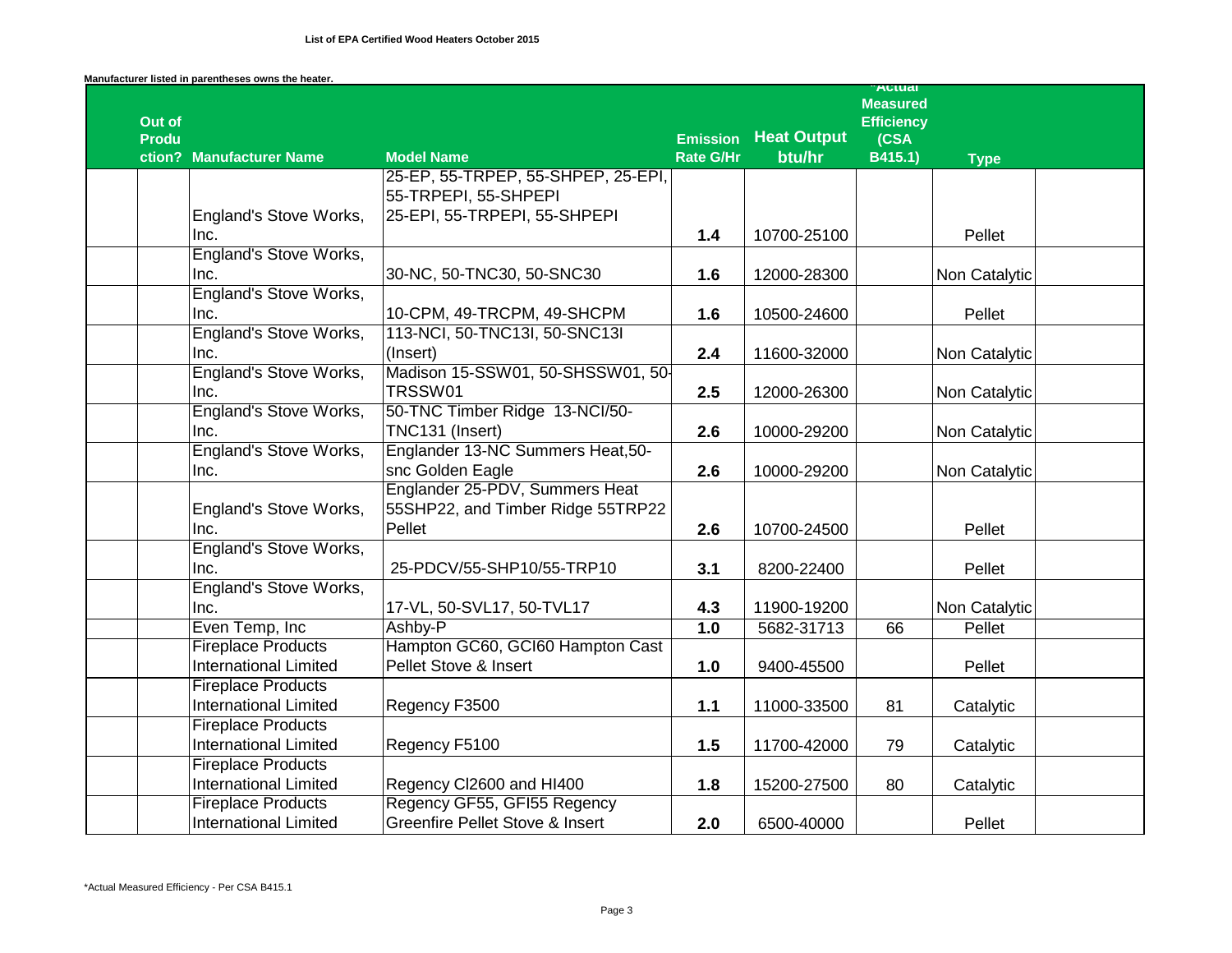|  | Manufacturer listed in parentheses owns the heater. |  |  |  |  |
|--|-----------------------------------------------------|--|--|--|--|
|--|-----------------------------------------------------|--|--|--|--|

|                        |                              |                                         |                  |                    | Autudi<br><b>Measured</b> |               |
|------------------------|------------------------------|-----------------------------------------|------------------|--------------------|---------------------------|---------------|
| Out of<br><b>Produ</b> |                              |                                         | <b>Emission</b>  | <b>Heat Output</b> | <b>Efficiency</b>         |               |
|                        | ction? Manufacturer Name     | <b>Model Name</b>                       | <b>Rate G/Hr</b> | btu/hr             | (CSA<br>B415.1)           | <b>Type</b>   |
|                        |                              | Regency F1100S, F1100, I1100,           |                  |                    |                           |               |
|                        |                              | 11100S, 11200S, 11200, HI200,           |                  |                    |                           |               |
|                        | <b>Fireplace Products</b>    | CS1200, Cl1200, Cl1250 Small Wood       |                  |                    |                           |               |
|                        | <b>International Limited</b> | Stove & Insert                          | 3.0              | 10600-34700        |                           | Non Catalytic |
|                        |                              |                                         |                  |                    |                           |               |
|                        |                              | Regency F2400M, F2400, I2400,           |                  |                    |                           |               |
|                        | <b>Fireplace Products</b>    | I2400M, S2400, HI300, CC75, H400,       |                  |                    |                           |               |
|                        | <b>International Limited</b> | CS2400 Medium Wood Stove & Insert       | 3.4              | 12000-36800        |                           | Non Catalytic |
|                        | <b>Fireplace Products</b>    |                                         |                  |                    |                           |               |
|                        | <b>International Limited</b> | Regency H2100M Hearth Heater            | 3.5              | 10800-46900        |                           | Non Catalytic |
|                        | <b>Fireplace Products</b>    | Regency FP90, EX90, R90 Wood            |                  |                    |                           |               |
|                        | <b>International Limited</b> | Fireplace                               | 3.8              | 11700-42300        |                           | Non Catalytic |
|                        | <b>Fireplace Products</b>    |                                         |                  |                    |                           |               |
|                        | <b>International Limited</b> | Regency F2100MI                         | 3.9              | 11300-38800        |                           | Non Catalytic |
|                        | <b>Fireplace Products</b>    |                                         |                  |                    |                           |               |
|                        | <b>International Limited</b> | Hampton H200 Cast Wood Stove            | 3.9              | 10900-19400        |                           | Non Catalytic |
|                        | <b>Fireplace Products</b>    |                                         |                  |                    |                           |               |
|                        | <b>International Limited</b> | Regency R6, RA6, RA8 Wood Stoves        | 3.9              | 11500-59000        |                           | Non Catalytic |
|                        |                              | Large freestanding, Large Flush Insert, |                  |                    |                           |               |
|                        | <b>Fireplace Products</b>    | Large Step Top Stove (Regency           |                  |                    |                           |               |
|                        | <b>International Limited</b> | F3100L, I3100L, S3100L)                 | 4.2              | 11900-42900        |                           | Non Catalytic |
|                        | <b>Fireplace Products</b>    |                                         |                  |                    |                           |               |
|                        | <b>International Limited</b> | Hampton H300 Cast Wood Stove            | 4.2              | 10600-28500        |                           | Non Catalytic |
|                        | <b>Fireplace Products</b>    |                                         |                  |                    |                           |               |
|                        | <b>International Limited</b> | Regency R3, RA3, R9 Wood Stove          | 4.2              | 11200-35500        |                           | Non Catalytic |
|                        | <b>Fireplace Products</b>    |                                         |                  |                    |                           |               |
|                        | <b>International Limited</b> | Regency I2000M14 Wood Insert            | 4.5              | 11200-42700        |                           | Non Catalytic |
|                        | <b>Foyers Supreme</b>        |                                         |                  |                    |                           |               |
|                        | Incorporated                 | Galaxy                                  | 3.5              | 12800-27000        |                           | Non Catalytic |
|                        | <b>Foyers Supreme</b>        |                                         |                  |                    |                           |               |
|                        | Incorporated                 | Duet (Duet 4 Seasons and Vision)        | 3.6              | 10800-24900        |                           | Non Catalytic |
|                        | <b>Foyers Supreme</b>        |                                         |                  |                    |                           |               |
|                        | Incorporated                 | <b>Volcano Plus</b>                     | 4.3              | 11300-25200        |                           | Non Catalytic |
|                        |                              | Pleasant Hearth LWS-130291-B;           |                  |                    |                           |               |
|                        | <b>GHP Group</b>             | Pleasant Hearth LWS-130291-BCA          | 3.6              | 12000-37600        |                           | Non Catalytic |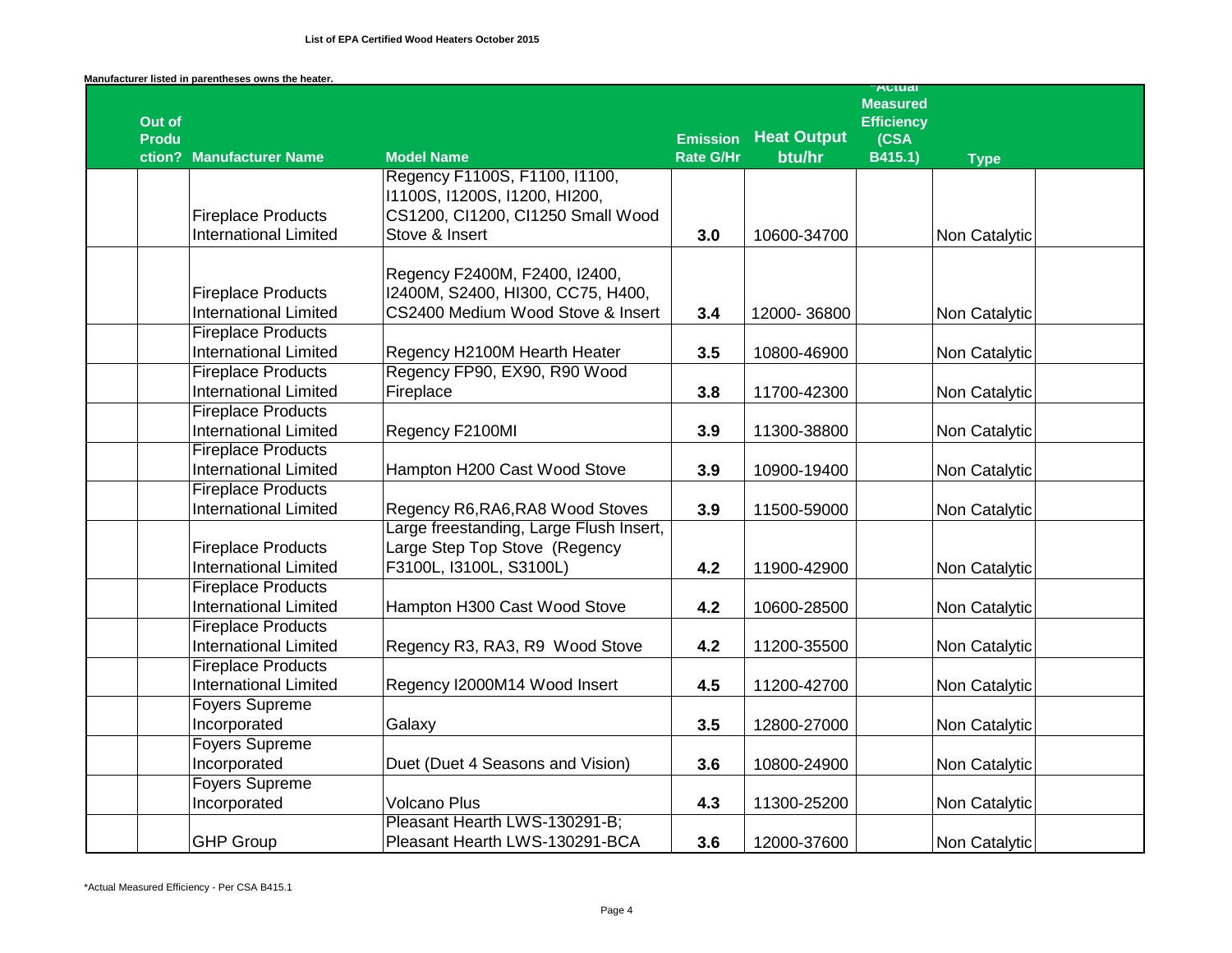|  | Manufacturer listed in parentheses owns the heater. |  |  |  |  |
|--|-----------------------------------------------------|--|--|--|--|
|--|-----------------------------------------------------|--|--|--|--|

|              |                          |                                       |                  |                    | Autual<br><b>Measured</b> |               |  |
|--------------|--------------------------|---------------------------------------|------------------|--------------------|---------------------------|---------------|--|
| Out of       |                          |                                       |                  |                    | <b>Efficiency</b>         |               |  |
| <b>Produ</b> |                          |                                       | <b>Emission</b>  | <b>Heat Output</b> | (CSA)                     |               |  |
|              | ction? Manufacturer Name | <b>Model Name</b>                     | <b>Rate G/Hr</b> | btu/hr             | B415.1)                   | <b>Type</b>   |  |
|              |                          | Medium Wood Stove Pleasant Hearth     |                  |                    |                           |               |  |
|              |                          | LWS-127201-B; Pleasant Hearth LWS-    |                  |                    |                           |               |  |
|              | <b>GHP Group</b>         | 127201-BCA                            | 4.3              | 9200-16700         |                           | Non Catalytic |  |
|              | <b>GHP Group</b>         | <b>WS-2720-B</b>                      | 4.5              | 11080-30501        | 66                        | Non Catalytic |  |
|              |                          |                                       |                  |                    |                           |               |  |
|              | Glo King/Pierce          |                                       |                  |                    |                           |               |  |
|              | Engineered Products Inc. | <b>GK 100 HT</b>                      | 3.2              | 10600-61400        |                           | Non Catalytic |  |
|              | <b>Glow Boy</b>          | $HR-2$                                | 0.90             | 10500-33400        |                           | Pellet        |  |
|              | Godin Imports, Inc.      | Nouvelle Epoque 3137                  | 3.9              | 10500-20700        |                           | Catalytic     |  |
|              |                          |                                       |                  |                    |                           |               |  |
|              | Gruppo Piazzetta S.P.A.  | P960, P961, P962                      | 2.0              | 10000-38500        |                           | Pellet        |  |
|              |                          |                                       |                  |                    |                           |               |  |
|              | Gruppo Piazzetta S.P.A.  | P963                                  | 2.0              | 10000-37900        |                           | Pellet        |  |
|              |                          |                                       |                  |                    |                           |               |  |
|              | Gruppo Piazzetta S.P.A.  | Monia, Marcella, Marcella, Mia, Maira | 2.2              | 9900-37200         |                           | Pellet        |  |
|              | Gruppo Piazzetta S.P.A.  | P955, P956, and P957                  | 2.3              | 9000-29700         |                           | Pellet        |  |
|              |                          |                                       |                  |                    |                           |               |  |
|              | Gruppo Piazzetta S.P.A.  | Sabrina, Sveva, Samanta, Siria        | 2.3              | 9900-37200         |                           | Pellet        |  |
|              |                          |                                       |                  |                    |                           |               |  |
|              | Gruppo Piazzetta S.P.A.  | P958                                  | 2.3              | 81200-31400        |                           | Pellet        |  |
|              | <b>Hajduk</b>            | Prima MR-51                           | 3.8              | 11600-35200        |                           | Non Catalytic |  |
|              | Hase Kaminofenbau        |                                       |                  |                    |                           |               |  |
|              | (Hearthstone Quality     |                                       |                  |                    |                           |               |  |
|              | Home products Inc.)      | Bari 8170 and Lima 8150               | 3.6              | 11800-31700        |                           | Non Catalytic |  |
|              | <b>Hearth and Home</b>   | Pleasant Hearth (PH35PS), Pel Pro     |                  |                    |                           |               |  |
|              | Technologies             | <b>PP60</b>                           | 0.28             | 9600-25000         |                           | Pellet        |  |
|              | <b>Hearth and Home</b>   |                                       |                  |                    |                           |               |  |
|              | Technologies             | Advance                               | 1.8              | 5411-29468         | 67                        | Pellet        |  |
|              | <b>Hearth and Home</b>   |                                       |                  |                    |                           |               |  |
|              | Technologies             | Pleasant Hearth (PH50PS)              | 0.74             | 9300-32400         |                           | Pellet        |  |
|              | <b>Hearth and Home</b>   | 3100 ACC Series, 31M-ACC Limited      |                  |                    |                           |               |  |
|              | Technologies             | Edition                               | $1.1$            | 11900-43200        |                           | Non Catalytic |  |
|              | <b>Hearth and Home</b>   |                                       |                  |                    |                           |               |  |
|              | Technologies             | 4300ACC                               | $1.1$            | 11800-38300        |                           | Non Catalytic |  |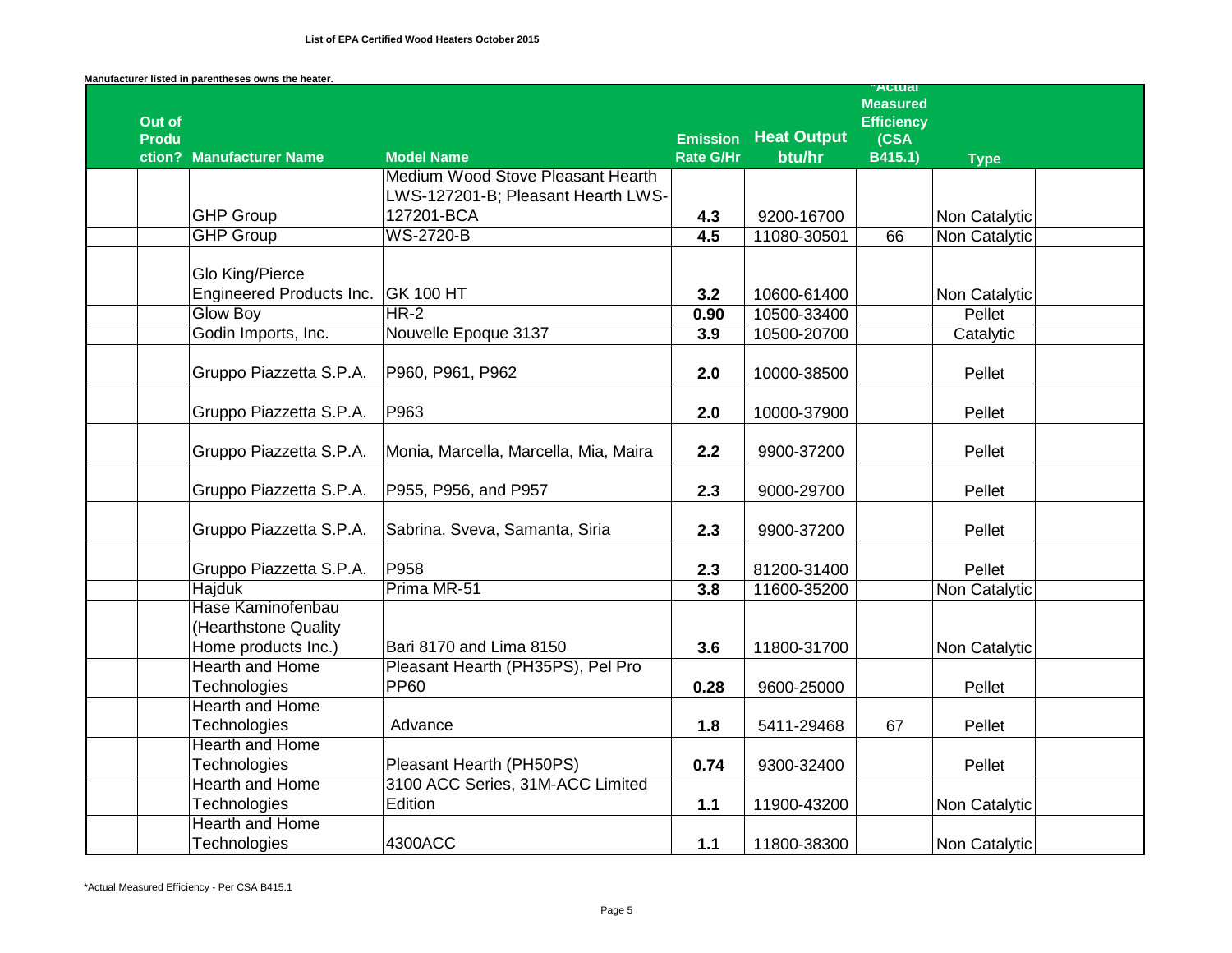|                          |                                     |                  |                    | <b>AULUAI</b><br><b>Measured</b> |               |  |
|--------------------------|-------------------------------------|------------------|--------------------|----------------------------------|---------------|--|
| Out of<br><b>Produ</b>   |                                     | <b>Emission</b>  | <b>Heat Output</b> | <b>Efficiency</b><br>(CSA)       |               |  |
| ction? Manufacturer Name | <b>Model Name</b>                   | <b>Rate G/Hr</b> | btu/hr             | B415.1)                          | <b>Type</b>   |  |
| <b>Hearth and Home</b>   |                                     |                  |                    |                                  |               |  |
| Technologies             | Quadra Fire 4300 ACT                | 1.2              | 11900-58500        |                                  | Non Catalytic |  |
| <b>Hearth and Home</b>   |                                     |                  |                    |                                  |               |  |
| Technologies             | Quadra-Fire 3100 ACT & 3100I ACT    | 1.3              | 11400-46900        |                                  | Non Catalytic |  |
| <b>Hearth and Home</b>   |                                     |                  |                    |                                  |               |  |
| Technologies             | Harman Stove Company P43            | $1.3$            | 12600-31300        |                                  | Pellet        |  |
| <b>Hearth and Home</b>   |                                     |                  |                    |                                  |               |  |
| Technologies             | PelPro PP130                        | 1.6              | 10600 - 35000      |                                  | Pellet        |  |
| <b>Hearth and Home</b>   |                                     |                  |                    |                                  |               |  |
| Technologies             | Quadra-fire Santa Fe/Castile        | 1.8              | 8500-28200         |                                  | Pellet        |  |
| <b>Hearth and Home</b>   |                                     |                  |                    |                                  |               |  |
| Technologies             | Quadra-Fire 5100   ACT B            | 2.0              | 11900-50600        |                                  | Non Catalytic |  |
| <b>Hearth and Home</b>   |                                     |                  |                    |                                  |               |  |
| Technologies             | 2100 ACC                            | 2.1              | 12000-28000        |                                  | Non Catalytic |  |
| <b>Hearth and Home</b>   |                                     |                  |                    |                                  |               |  |
| Technologies             | Quadra-Fire 3100F, 3100 I           | 2.1              | 11900-43200        |                                  | Non Catalytic |  |
| <b>Hearth and Home</b>   |                                     |                  |                    |                                  |               |  |
| Technologies             | Heatilator ECO-ADV-PS35 (PS35)      | 2.1              | 9300-24400         |                                  | Pellet        |  |
| <b>Hearth and Home</b>   |                                     |                  |                    |                                  |               |  |
| Technologies             | Quadra Fire Explorer II             | 2.2              | 11200-35900        |                                  | Non Catalytic |  |
| <b>Hearth and Home</b>   |                                     |                  |                    |                                  |               |  |
| Technologies             | Quadra Fire 5700 ACC                | 2.3              | 11200-40400        |                                  | Non Catalytic |  |
| <b>Hearth and Home</b>   |                                     |                  |                    |                                  |               |  |
| Technologies             | Quadra-Fire 5100-I Fireplace Insert | 2.7              | 11800-49900        |                                  | Non Catalytic |  |
| <b>Hearth and Home</b>   |                                     |                  |                    |                                  |               |  |
| Technologies             | Yosemite                            | 2.7              | 10900-28600        |                                  | Non Catalytic |  |
| <b>Hearth and Home</b>   |                                     |                  |                    |                                  |               |  |
| Technologies             | Heatilator ECO ADV WS22             | 2.7              | 11700-27000        |                                  | Non Catalytic |  |
| <b>Hearth and Home</b>   |                                     |                  |                    |                                  |               |  |
| Technologies             | Mt Vernon E2 (MTV-E2/MTVI-E2)       | 2.7              | 13800-37500        |                                  | Pellet        |  |
| <b>Hearth and Home</b>   |                                     |                  |                    |                                  |               |  |
| Technologies             | Quadra-Fire Isle Royale             | 2.9              | 10400-46800        |                                  | Non Catalytic |  |
| <b>Hearth and Home</b>   |                                     |                  |                    |                                  |               |  |
| Technologies             | Quadra-Fire 7100                    | 3.1              | 13800-67300        |                                  | Non Catalytic |  |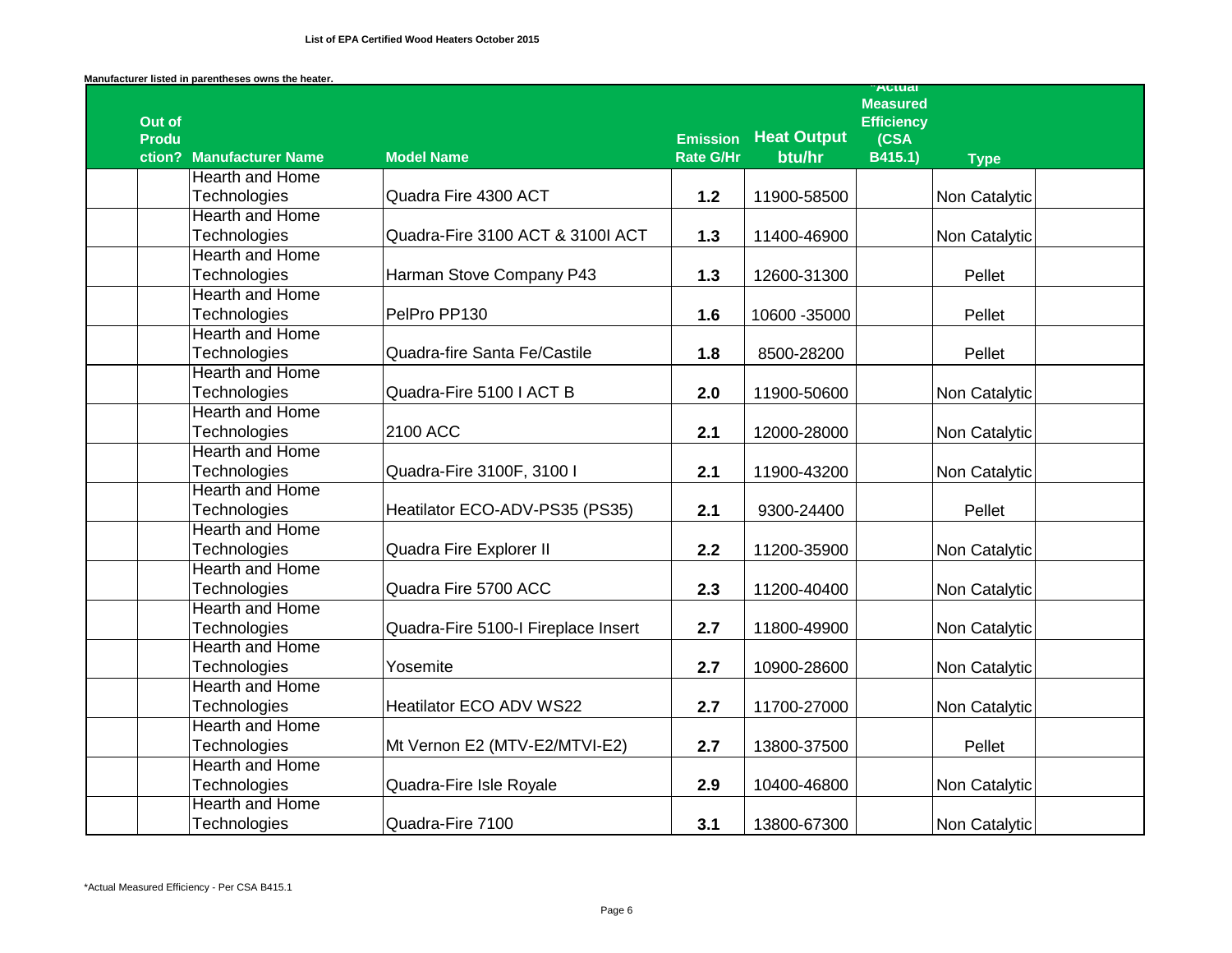|                        |                          |                                     |                  |                    | <b>AULUAI</b><br><b>Measured</b> |               |  |
|------------------------|--------------------------|-------------------------------------|------------------|--------------------|----------------------------------|---------------|--|
| Out of<br><b>Produ</b> |                          |                                     | <b>Emission</b>  | <b>Heat Output</b> | <b>Efficiency</b><br>(CSA        |               |  |
|                        | ction? Manufacturer Name | <b>Model Name</b>                   | <b>Rate G/Hr</b> | btu/hr             | B415.1)                          | <b>Type</b>   |  |
|                        | <b>Hearth and Home</b>   |                                     |                  |                    |                                  |               |  |
|                        | Technologies             | Voyageur Grand                      | 3.2              | 10700-25600        |                                  | Non Catalytic |  |
|                        | <b>Hearth and Home</b>   |                                     |                  |                    |                                  |               |  |
|                        | Technologies             | Northstar/Constitution              | 3.3              | 11300-51200        |                                  | Non Catalytic |  |
|                        | <b>Hearth and Home</b>   |                                     |                  |                    |                                  |               |  |
|                        | Technologies             | Quadra-Fire 4100                    | 4.0              | 11700-50500        |                                  | Non Catalytic |  |
|                        | <b>Hearth and Home</b>   |                                     |                  |                    |                                  |               |  |
|                        | Technologies             | Voyageur                            | 4.1              | 11200-23500        |                                  | Non Catalytic |  |
|                        | <b>Hearth and Home</b>   |                                     |                  |                    |                                  |               |  |
|                        | Technologies             | <b>5100I ACC</b>                    | 4.2              | 10500-27900        |                                  | Non Catalytic |  |
|                        | <b>Hearth and Home</b>   |                                     |                  |                    |                                  |               |  |
|                        | Technologies             | 27001                               | 4.2              | 11200-35900        |                                  | Non Catalytic |  |
|                        | <b>Hearth and Home</b>   |                                     |                  |                    |                                  |               |  |
|                        | Technologies             | 4100I ACC                           | 4.3              | 11700-25900        |                                  | Non Catalytic |  |
|                        | <b>Hearth and Home</b>   | Mount Vernon E2 Freestanding and    |                  |                    |                                  |               |  |
|                        | Technologies             | Insert                              | 0.50             | 13900-42200        |                                  | Pellet        |  |
|                        | <b>Hearth and Home</b>   |                                     |                  |                    |                                  |               |  |
|                        | Technologies             | Quadra Fire CB1200/Classic Bay 1200 | $1.1$            | 13500-37600        |                                  | Pellet        |  |
|                        | <b>Hearth and Home</b>   |                                     |                  |                    |                                  |               |  |
|                        | Technologies             | Harman Stove Co. TL 300 and TL300i  | $1.1$            | 11200-34900        |                                  | Non Catalytic |  |
|                        | <b>Hearth and Home</b>   |                                     |                  |                    |                                  |               |  |
|                        | Technologies             | Harman Stove Company P68            | $1.3$            | 11800-53500        |                                  | Pellet        |  |
|                        | <b>Hearth and Home</b>   | Quadra-fire CB12001/Classic Bay     |                  |                    |                                  |               |  |
|                        | Technologies             | 1200i                               | $1.3$            | 11500-34600        |                                  | Pellet        |  |
|                        | <b>Hearth and Home</b>   |                                     |                  |                    |                                  |               |  |
|                        | Technologies             | P35i                                | 1.5              | 9600-28800         |                                  | Pellet        |  |
|                        | <b>Hearth and Home</b>   |                                     |                  |                    |                                  |               |  |
|                        | Technologies             | Harman Stove Company Accentra 52i   | 1.5              | 10300-39800        |                                  | Pellet        |  |
|                        | <b>Hearth and Home</b>   |                                     |                  |                    |                                  |               |  |
|                        | Technologies             | Harman Stove Co. Invincible RS      | 1.5              | 6200-32800         |                                  | Pellet        |  |
|                        | <b>Hearth and Home</b>   |                                     |                  |                    |                                  |               |  |
|                        | Technologies             | Heatilator CAB50/PS50               | $1.7$            | 11900-31400        |                                  | Pellet        |  |
|                        | <b>Hearth and Home</b>   |                                     |                  |                    |                                  |               |  |
|                        | Technologies             | P61-a                               | 1.7              | 10600-45100        |                                  | Pellet        |  |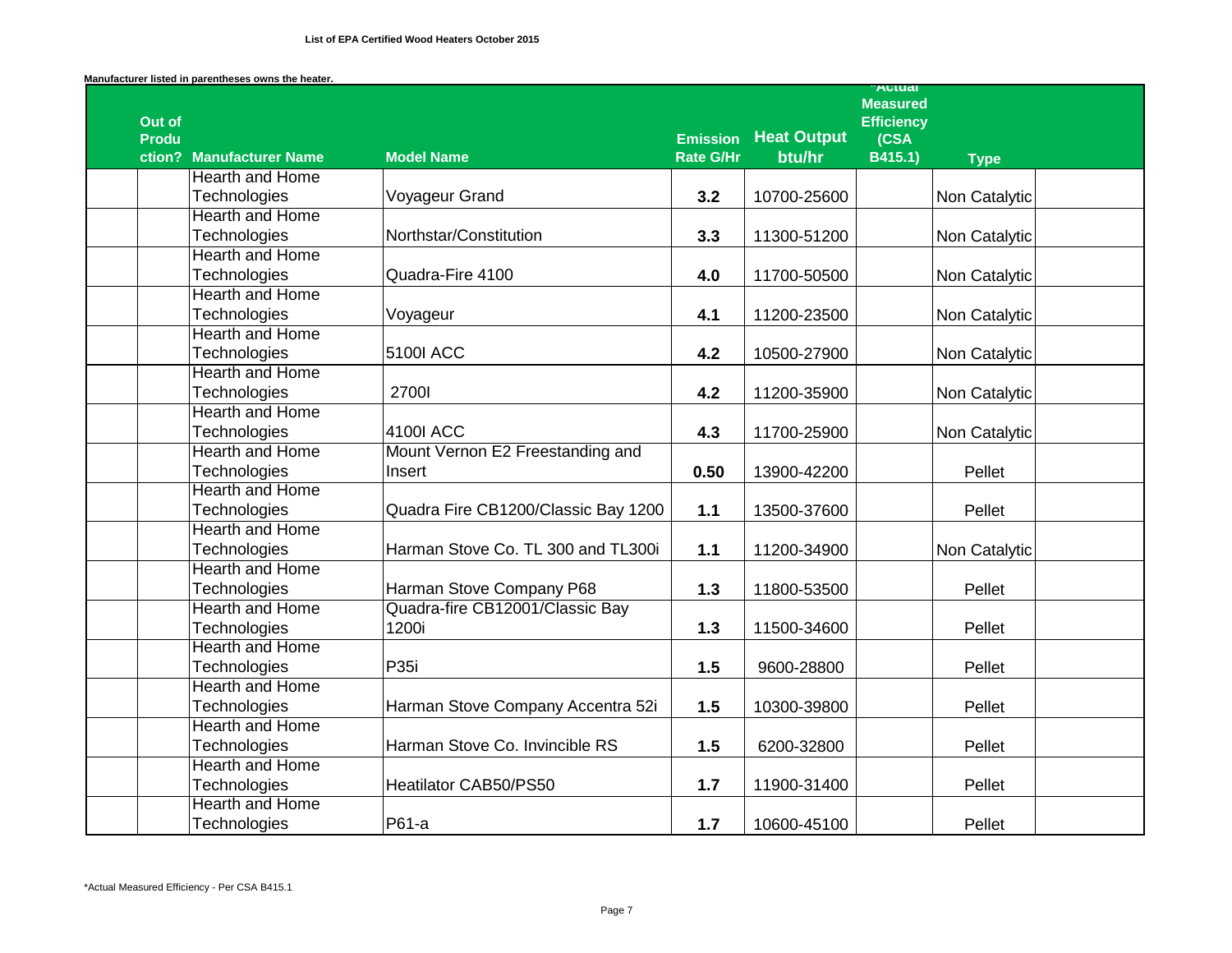|              |                          |                                    |                                     |                    | <b>Autual</b><br><b>Measured</b> |               |  |
|--------------|--------------------------|------------------------------------|-------------------------------------|--------------------|----------------------------------|---------------|--|
| Out of       |                          |                                    |                                     | <b>Heat Output</b> | <b>Efficiency</b>                |               |  |
| <b>Produ</b> | ction? Manufacturer Name | <b>Model Name</b>                  | <b>Emission</b><br><b>Rate G/Hr</b> | btu/hr             | (CSA)<br>B415.1)                 | <b>Type</b>   |  |
|              | <b>Hearth and Home</b>   | Mount Vernon AE Freestanding and   |                                     |                    |                                  |               |  |
|              | Technologies             | Insert                             | 1.7                                 | 12500-40200        |                                  | Pellet        |  |
|              | <b>Hearth and Home</b>   |                                    |                                     |                    |                                  |               |  |
|              | Technologies             | Absolute 43                        | 1.8                                 | 11800-33900        |                                  | Pellet        |  |
|              | <b>Hearth and Home</b>   |                                    |                                     |                    |                                  |               |  |
|              | Technologies             | Harman Stove Company XXV           | 1.8                                 | 10600-36900        |                                  | Pellet        |  |
|              | <b>Hearth and Home</b>   | Quadra Fire 2100 Millinnium & 2100 |                                     |                    |                                  |               |  |
|              | Technologies             | <b>ACT</b>                         | 2.0                                 | 10900-37200        |                                  | Non Catalytic |  |
|              | <b>Hearth and Home</b>   |                                    |                                     |                    |                                  |               |  |
|              | Technologies             | Quadra Fire Explorer III           | 2.0                                 | 12700-41900        | 69                               | Non Catalytic |  |
|              | <b>Hearth and Home</b>   |                                    |                                     |                    |                                  |               |  |
|              | Technologies             | Harman Stove Co. Oak leaf          | 2.2                                 | 9700-24600         |                                  | Non Catalytic |  |
|              | <b>Hearth and Home</b>   |                                    |                                     |                    |                                  |               |  |
|              | Technologies             | Harman Stove Co. Oakwood           | 2.3                                 | 10900-30500        |                                  | Non Catalytic |  |
|              | <b>Hearth and Home</b>   |                                    |                                     |                    |                                  |               |  |
|              | Technologies             | Adventure II                       | 2.4                                 | 10500-31100        |                                  | Non Catalytic |  |
|              | Hearth and Home          | EC-WS-MED, Heatilator ECO-ADV-     |                                     |                    |                                  |               |  |
|              | Technologies             | WS18, and Heatilator ECO-WINS-18   | 2.6                                 | 10900-22600        |                                  | Non Catalytic |  |
|              | <b>Hearth and Home</b>   |                                    |                                     |                    |                                  |               |  |
|              | Technologies             | Harman Stove Co. TL 2.0            | 2.6                                 | 9600-31800         |                                  | Non-catalytic |  |
|              | <b>Hearth and Home</b>   |                                    |                                     |                    |                                  |               |  |
|              | Technologies             | 400                                | 2.9                                 | 8700-2200          |                                  | Non Catalytic |  |
|              | <b>Hearth and Home</b>   |                                    |                                     |                    |                                  |               |  |
|              | Technologies             | <b>Adventure III</b>               | 2.9                                 | 11200-43300        | 70                               | Non Catalytic |  |
|              | <b>Hearth and Home</b>   |                                    |                                     |                    |                                  |               |  |
|              | Technologies             | Quadra-Fire 4100I and Bodega Bay   | 3.1                                 | 9000-41800         |                                  | Non Catalytic |  |
|              | <b>Hearth and Home</b>   |                                    |                                     |                    |                                  |               |  |
|              | Technologies             | Harman Stove Co. TL 2.6            | 3.7                                 | 11300-32700        |                                  | Non Catalytic |  |
|              | <b>Hearth and Home</b>   |                                    |                                     |                    |                                  |               |  |
|              | Technologies             | 2590                               | 3.8                                 | 9900-34300         |                                  | Catalytic     |  |
|              | <b>Hearth and Home</b>   |                                    |                                     |                    |                                  |               |  |
|              | Technologies             | <b>WS-TS-2500</b>                  | 4.1                                 | 13000-30800        |                                  | Non Catalytic |  |
|              | <b>Hearth and Home</b>   |                                    |                                     |                    |                                  |               |  |
|              | Technologies             | <b>WS-TS-1500</b>                  | 4.4                                 | 10700-27300        |                                  | Non Catalytic |  |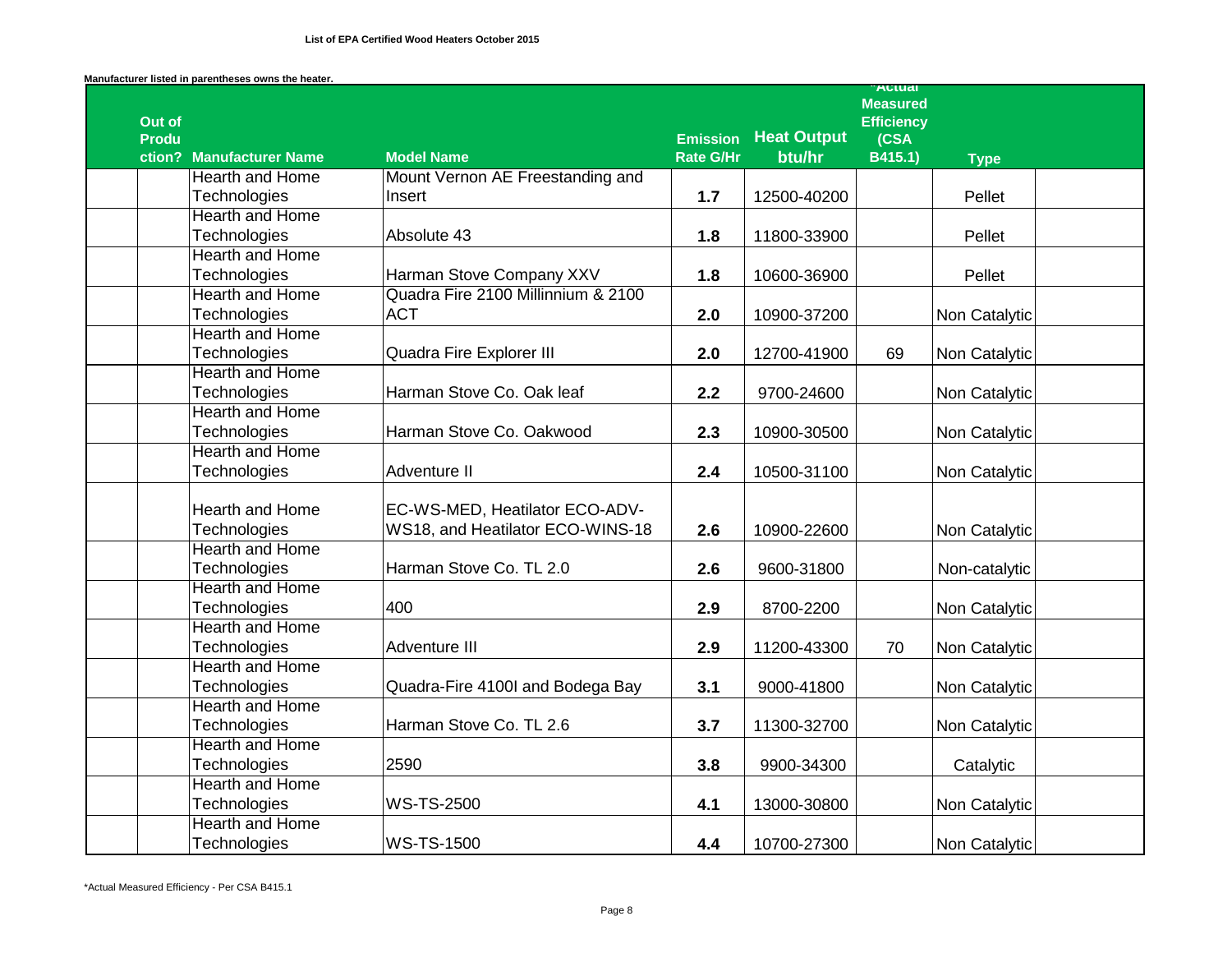|                        |                                    |                                      |                                     |                              | <b>AULUAI</b><br><b>Measured</b>     |               |  |
|------------------------|------------------------------------|--------------------------------------|-------------------------------------|------------------------------|--------------------------------------|---------------|--|
| Out of<br><b>Produ</b> | ction? Manufacturer Name           | <b>Model Name</b>                    | <b>Emission</b><br><b>Rate G/Hr</b> | <b>Heat Output</b><br>btu/hr | <b>Efficiency</b><br>(CSA<br>B415.1) | <b>Type</b>   |  |
|                        | <b>Hearth and Home</b>             |                                      |                                     |                              |                                      |               |  |
|                        | Technologies                       | Accentra-2                           | 0.62                                | 6253-25210                   | 71                                   | pellet        |  |
|                        | <b>Hearth and Home</b>             |                                      |                                     |                              |                                      |               |  |
|                        | Technologies                       | <b>WS-TS-2000</b>                    | 4.5                                 | 13500-31600                  |                                      | Non Catalytic |  |
|                        | <b>Hearthstone Quality</b>         |                                      |                                     |                              |                                      |               |  |
|                        | <b>Home Heating Products</b>       |                                      |                                     |                              |                                      |               |  |
|                        | Inc.                               | Heritage 8090, 8091, Manchester 8330 | $1.3$                               | 15300-31200                  |                                      | Non Catalytic |  |
|                        | <b>Hearthstone Quality</b>         |                                      |                                     |                              |                                      |               |  |
|                        | <b>Home Heating Products</b>       |                                      |                                     |                              |                                      |               |  |
|                        | Inc.                               | Homestead 8570                       | 1.9                                 | 10500-33600                  |                                      | Non Catalytic |  |
|                        | <b>Hearthstone Quality</b>         |                                      |                                     |                              |                                      |               |  |
|                        | <b>Home Heating Products</b>       |                                      |                                     |                              |                                      |               |  |
|                        | Inc.                               | Shelburne 1 8371                     | 2.1                                 | 11800-32400                  |                                      | Non Catalytic |  |
|                        | <b>Hearthstone Quality</b>         |                                      |                                     |                              |                                      |               |  |
|                        | <b>Home Heating Products</b>       |                                      |                                     |                              |                                      |               |  |
|                        | Inc.                               | Manchester 2 8361                    | 2.1                                 | 11600-34000                  |                                      | Non Catalytic |  |
|                        | <b>Hearthstone Quality</b>         |                                      |                                     |                              |                                      |               |  |
|                        | <b>Home Heating Products</b>       |                                      |                                     |                              |                                      |               |  |
|                        | Inc.                               | Heritage                             | 2.3                                 | 10700-29400                  |                                      | Non Catalytic |  |
|                        | <b>Hearthstone Quality</b>         |                                      |                                     |                              |                                      |               |  |
|                        | <b>Home Heating Products</b>       |                                      |                                     |                              |                                      |               |  |
|                        | Inc.                               | Phoenix 8612                         | 2.4                                 | 10500-41500                  |                                      | Non Catalytic |  |
|                        | <b>Hearthstone Quality</b>         |                                      |                                     |                              |                                      |               |  |
|                        | <b>Home Heating Products</b>       |                                      |                                     |                              |                                      |               |  |
|                        | Inc.                               | <b>Tula 8190</b>                     | 2.6                                 | 11500-29300                  |                                      | Non Catalytic |  |
|                        | <b>Hearthstone Quality</b>         |                                      |                                     |                              |                                      |               |  |
|                        | <b>Home Heating Products</b>       |                                      |                                     |                              |                                      |               |  |
|                        | Inc.<br><b>Hearthstone Quality</b> | Heritage I (8021), Heritage (8022)   | 2.7                                 | 11700-32800                  |                                      | Non Catalytic |  |
|                        | <b>Home Heating Products</b>       |                                      |                                     |                              |                                      |               |  |
|                        | Inc.                               | Castleton 8030                       | 2.7                                 | 11400-24600                  |                                      | Non Catalytic |  |
|                        | <b>Hearthstone Quality</b>         |                                      |                                     |                              |                                      |               |  |
|                        | <b>Home Heating Products</b>       |                                      |                                     |                              |                                      |               |  |
|                        | Inc.                               | Mansfield 2 8012                     | 2.9                                 | 11400-28900                  |                                      | Non Catalytic |  |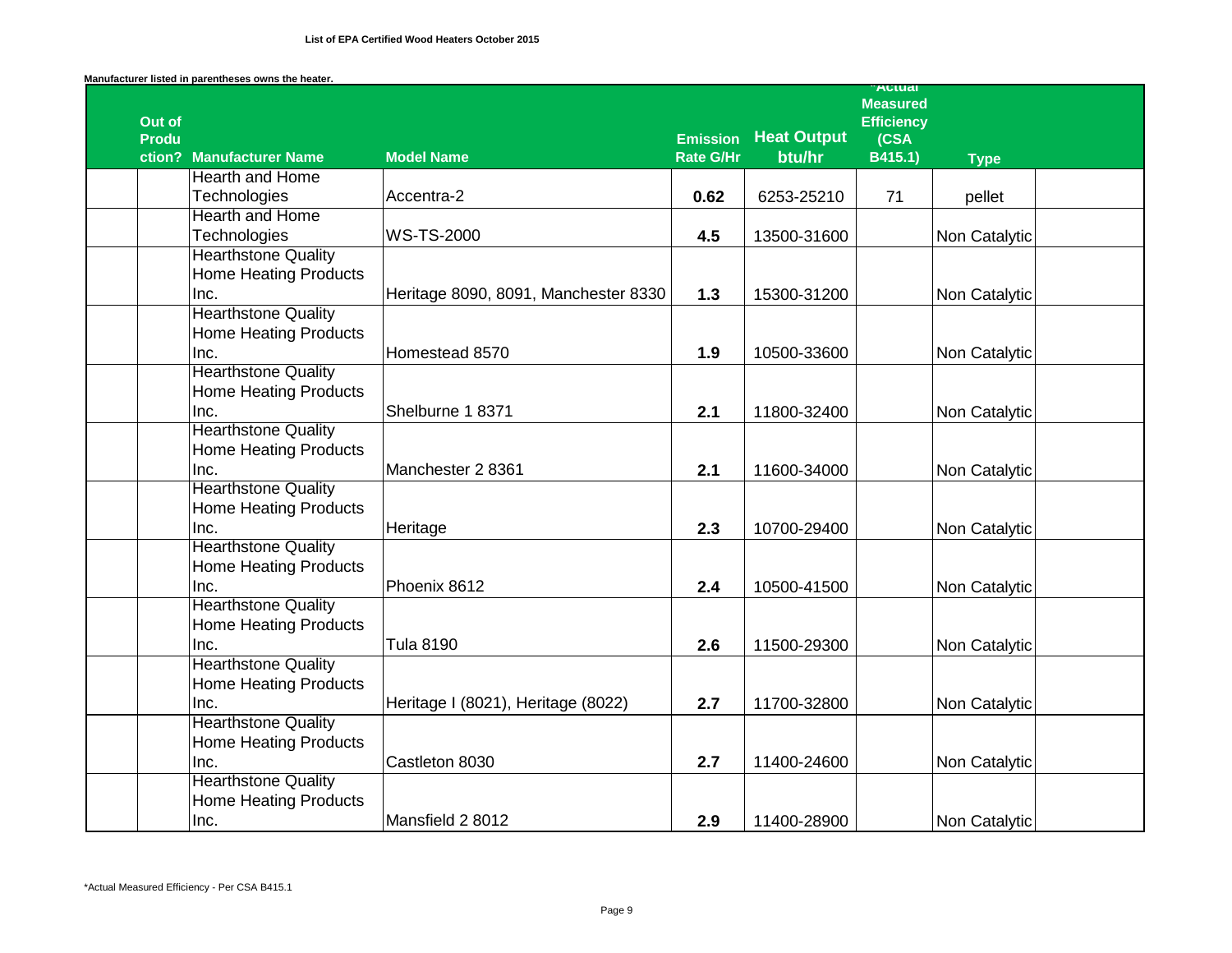|                        |                                                            |                       |                  |                    | <b>Actual</b><br><b>Measured</b> |               |  |
|------------------------|------------------------------------------------------------|-----------------------|------------------|--------------------|----------------------------------|---------------|--|
| Out of<br><b>Produ</b> |                                                            |                       | <b>Emission</b>  | <b>Heat Output</b> | <b>Efficiency</b><br>(CSA        |               |  |
|                        | ction? Manufacturer Name                                   | <b>Model Name</b>     | <b>Rate G/Hr</b> | btu/hr             | B415.1)                          | <b>Type</b>   |  |
|                        | <b>Hearthstone Quality</b><br><b>Home Heating Products</b> | Tribute 8040          |                  |                    |                                  |               |  |
|                        | <b>Hearthstone Quality</b>                                 |                       | 3.0              | 10600-28300        |                                  | Non Catalytic |  |
|                        | <b>Home Heating Products</b>                               |                       |                  |                    |                                  |               |  |
|                        | Inc.                                                       | Manchester 8360       | 3.0              | 11300-47500        |                                  | Non Catalytic |  |
|                        | <b>Hearthstone Quality</b>                                 |                       |                  |                    |                                  |               |  |
|                        | <b>Home Heating Products</b>                               |                       |                  |                    |                                  |               |  |
|                        | Inc.                                                       | Craftsbury 1 8391     | 3.1              | 11000-25600        |                                  | Non Catalytic |  |
|                        | <b>Hearthstone Quality</b>                                 |                       |                  |                    |                                  |               |  |
|                        | <b>Home Heating Products</b>                               |                       |                  |                    |                                  |               |  |
|                        | Inc.                                                       | Equinox 8000          | 3.1              | 12000-37900        |                                  | Non Catalytic |  |
|                        | <b>Hearthstone Quality</b>                                 |                       |                  |                    |                                  |               |  |
|                        | <b>Home Heating Products</b>                               |                       |                  |                    |                                  |               |  |
|                        | Inc.                                                       | Clydesdale 8490, 8491 | 3.2              | 11900-33100        |                                  | Non Catalytic |  |
|                        | <b>Hearthstone Quality</b>                                 |                       |                  |                    |                                  |               |  |
|                        | <b>Home Heating Products</b>                               |                       |                  |                    |                                  |               |  |
|                        | Inc.                                                       | <b>Starlet</b>        | 3.6              | 9200-25400         |                                  | Non Catalytic |  |
|                        | <b>Hearthstone Quality</b>                                 |                       |                  |                    |                                  |               |  |
|                        | <b>Home Heating Products</b>                               |                       |                  |                    |                                  |               |  |
|                        | Inc.<br><b>Hearthstone Quality</b>                         | Bennington            | 3.6              | 11900-32600        |                                  | Non Catalytic |  |
|                        | <b>Home Heating Products</b>                               |                       |                  |                    |                                  |               |  |
|                        | Inc.                                                       | Morgan 8470           | 4.3              | 10500-29300        |                                  | Non Catalytic |  |
|                        | Henan Hi-Flame                                             | Hi-Flame 905          | 4.3              | 10500-30500        |                                  | Non Catalytic |  |
|                        |                                                            |                       |                  |                    |                                  |               |  |
|                        | <b>Hestia Heating Products</b>                             | HHP <sub>1</sub>      | 2.9              | 7900-30200         |                                  | Pellet        |  |
|                        |                                                            |                       |                  |                    |                                  |               |  |
|                        | <b>Hestia Heating Products</b>                             | HHP <sub>2</sub>      | 4.1              | 12000-25500        |                                  | Pellet        |  |
|                        | <b>High Energy</b>                                         |                       |                  |                    |                                  |               |  |
|                        | Manufacturing, Limited                                     | J1000 Pellet Stove    | 2.1              | 13000-21800        |                                  | Pellet        |  |
|                        |                                                            |                       |                  |                    |                                  |               |  |
|                        | High Sierra Stoves, Ltd.                                   | Evolution 8000TE      | 2.2              | 7900-40500         |                                  | Catalytic     |  |
|                        |                                                            |                       |                  |                    |                                  |               |  |
|                        | High Sierra Stoves, Ltd.                                   | Ambassador 4700TE     | 2.5              | 10100-37600        |                                  | Catalytic     |  |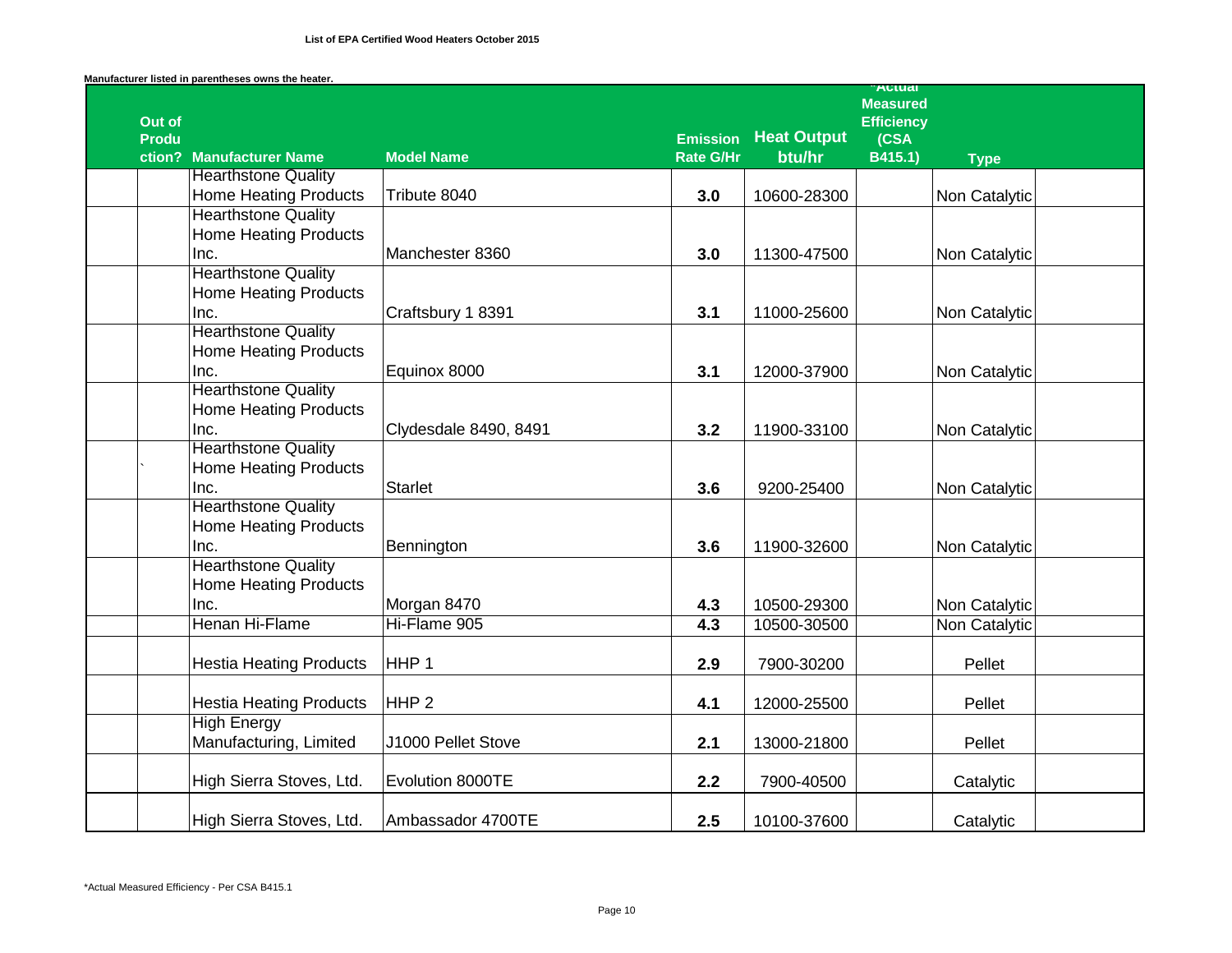|                        |                                                            |                                    |                  |                    | Autudi<br><b>Measured</b> |               |
|------------------------|------------------------------------------------------------|------------------------------------|------------------|--------------------|---------------------------|---------------|
| Out of<br><b>Produ</b> |                                                            |                                    | <b>Emission</b>  | <b>Heat Output</b> | <b>Efficiency</b><br>(CSA |               |
|                        | ction? Manufacturer Name                                   | <b>Model Name</b>                  | <b>Rate G/Hr</b> | btu/hr             | B415.1)                   | <b>Type</b>   |
|                        |                                                            |                                    |                  |                    |                           |               |
|                        | High Sierra Stoves, Ltd.                                   | Sweet Home Catalytic Fir AK-18     | 3.1              | 8800-29500         |                           | Catalytic     |
|                        | High Sierra Stoves, Ltd.                                   | Cricket MHCR 5200                  | 3.5              | 6800-27600         |                           | Catalytic     |
|                        | High Sierra Stoves, Ltd.                                   | Evolution 7000TE, 7000C            | 4.0              | 11200-43000        |                           | Catalytic     |
|                        | High Sierra Stoves, Ltd.                                   | Sweet Home Solitaire PFA 2000      | 4.0              | 9700-28200         |                           | Pellet        |
|                        | <b>High Valley Stoves by</b><br>Stoll                      | High Valley 1600                   | 2.7              | 11800-40400        |                           | Non Catalytic |
|                        | <b>High Valley Stoves by</b><br>Stoll                      | High Valley Stoves 2500            | 3.1              | 7700-40900         |                           | Catalytic     |
|                        | <b>High Valley Stoves by</b><br>Stoll                      | High Valley 1500                   | 3.4              | 9400-34200         |                           | Catalytic     |
|                        | <b>Hi-Teck Stoves</b>                                      | Hi Teck H 2000C                    | 3.6              | 12600-41400        |                           | Catalytic     |
|                        | Horse Flame Metal USA,                                     |                                    |                  |                    |                           |               |
|                        | Inc.                                                       | 517 HF                             | 3.6              | 8600-24400         |                           | Non Catalytic |
|                        | <b>Hussong Manufacturin</b><br>Company, Inc.(Kozy<br>Heat) | Olivia OVL-PC                      | 2.5              | 8100-21400         |                           | Non Catalytic |
|                        | <b>Hussong Manufacturin</b><br>Company, Inc.(Kozy          |                                    |                  |                    |                           |               |
|                        | Heat)                                                      | Kozy Heat Z 42                     | 3.3              | 11500-35100        |                           | Non Catalytic |
|                        | HWAM Heat Design A/S                                       | Monet                              | 3.4              | 11000-26200        |                           | Non Catalytic |
|                        | <b>HWAM Heat Design A/S</b>                                | 3055                               | 4.1              | 11000-26200        |                           | Non Catalytic |
|                        | <b>Innovative Hearth</b>                                   |                                    |                  |                    |                           |               |
|                        | Products                                                   | <b>Bella</b>                       | 1.0              | 11200-25900        |                           | Pellet        |
|                        | <b>Innovative Hearth</b><br>Products                       | Winslow PS40, PI40                 |                  |                    |                           | Pellet        |
|                        | <b>Innovative Hearth</b>                                   |                                    | $1.1$            | 7500-21300         |                           |               |
|                        | Products                                                   | Striker S160, C160, SWI160, SWS160 | 1.6              | 12500-41200        |                           | Non Catalytic |
|                        | <b>Innovative Hearth</b>                                   |                                    |                  |                    |                           |               |
|                        | Products                                                   | Grand View GV300, Montake ML300    | 3.1              | 10200-29200        |                           | Non Catalytic |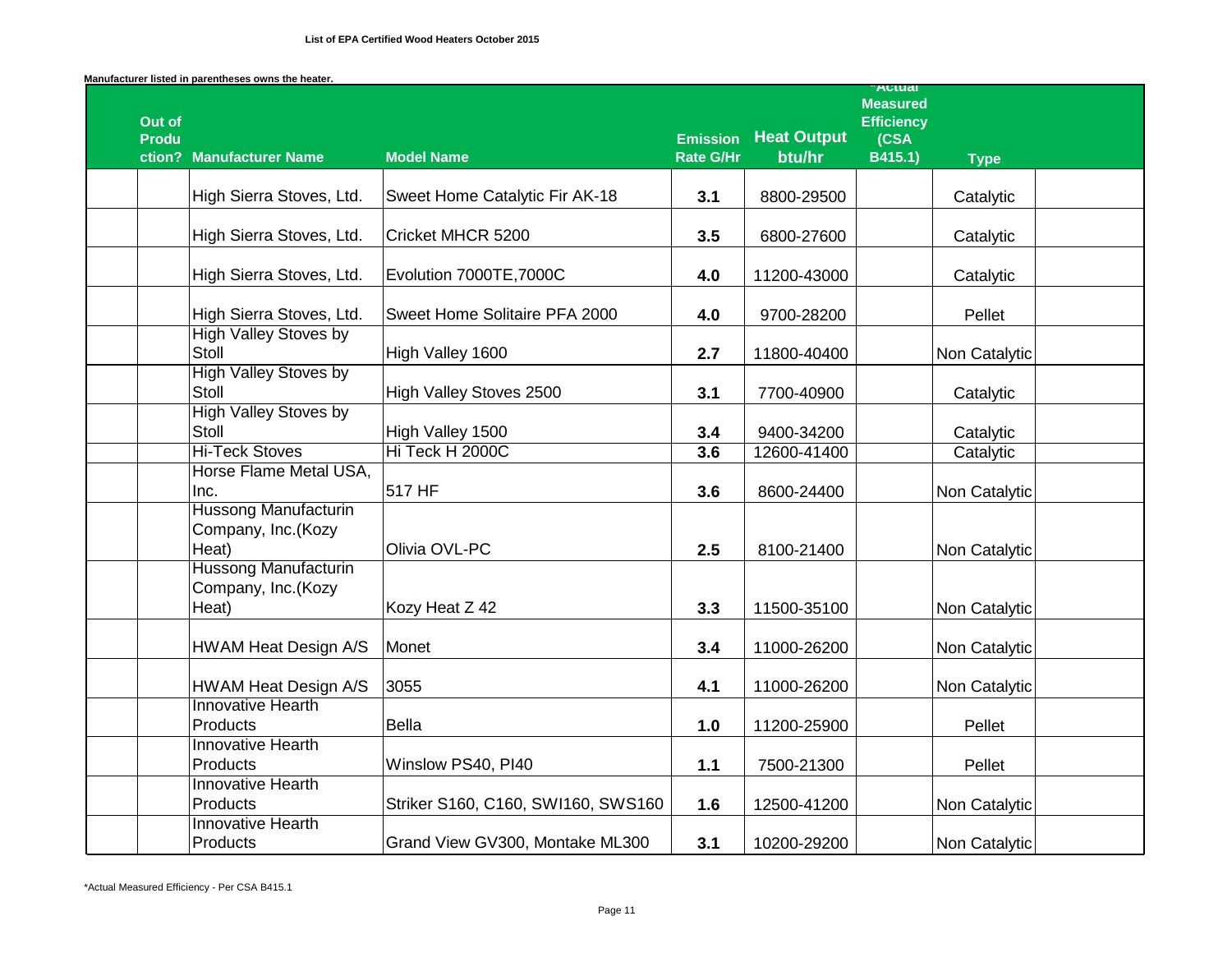|                        |                                                    |                                 |                  |                    | <b>Actual</b><br><b>Measured</b> |               |
|------------------------|----------------------------------------------------|---------------------------------|------------------|--------------------|----------------------------------|---------------|
| Out of<br><b>Produ</b> |                                                    |                                 | <b>Emission</b>  | <b>Heat Output</b> | <b>Efficiency</b><br>(CSA        |               |
|                        | ction? Manufacturer Name                           | <b>Model Name</b>               | <b>Rate G/Hr</b> | btu/hr             | $\overline{B415.1}$              | <b>Type</b>   |
|                        | Innovative Hearth                                  |                                 |                  |                    |                                  |               |
|                        | Products                                           | Tahoma 2100, WXS2021WS, ES2100  | 3.1              | 10500-30400        |                                  | Non Catalytic |
|                        | <b>Innovative Hearth</b>                           | Canyon ST310, S310, C310, Elite |                  |                    |                                  |               |
|                        | Products                                           | E310                            | 3.5              | 11600-38800        |                                  | Non Catalytic |
|                        | <b>Innovative Hearth</b>                           |                                 |                  |                    |                                  |               |
|                        | Products                                           | Grand View GV230, Montake ML230 | 3.6              | 11200-28200        |                                  | Non Catalytic |
|                        |                                                    | Montecito, BIS Tradition CE,    |                  |                    |                                  |               |
|                        |                                                    | WCT6820WS, Brentwood SP, BIS    |                  |                    |                                  |               |
|                        | Innovative Hearth                                  | Ultima-1, WCT4820WS, Brentwood  |                  |                    |                                  |               |
|                        | Products                                           | LV, BIS Ultima CF, WRT4820WS    | 3.7              | 10442-27746        |                                  | Non Catalytic |
|                        | <b>Innovative Hearth</b>                           | Villa Vista, BIS Panorama,      |                  |                    |                                  |               |
|                        | Products                                           | <b>WRT4826WH</b>                | 4.1              | 10900-35,600       |                                  | Catalytic     |
|                        | <b>Innovative Hearth</b>                           |                                 |                  |                    |                                  |               |
|                        | Products                                           | Legacy S260, C260, Elite E260   | 4.1              | 11800-48000        |                                  | Non Catalytic |
|                        | <b>Innovative Hearth</b>                           | Performer SS210, S210,          |                  |                    |                                  |               |
|                        | Products                                           | ST210,C210,SWI210, SWS210       | 4.2              | 9500-36100         |                                  | Non Catalytic |
|                        | <b>Jotul North America (Jotul</b>                  |                                 |                  |                    |                                  |               |
|                        | U.S.A., Inc.)                                      | F45                             | 2.3              | 11600-26500        | 74                               | Non Catalytic |
|                        | <b>Jotul North America (Jotul</b>                  |                                 |                  |                    |                                  |               |
|                        | U.S.A., Inc.)                                      | F370                            | 2.6              | 11000-29000        | 66                               | Non Catalytic |
|                        | <b>Jotul North America (Jotul</b>                  |                                 |                  |                    |                                  |               |
|                        | U.S.A., Inc.)                                      | 50TL                            | 2.8              | 11700-33000        | 72                               | Non Catalytic |
|                        | <b>Jotul North America (Jotul</b>                  |                                 |                  |                    |                                  |               |
|                        | U.S.A., Inc.)                                      | F100 Nordic QT                  | 3.0              | 7700-27400         | 73                               | Non Catalytic |
|                        | <b>Jotul North America (Jotul</b>                  |                                 |                  |                    |                                  |               |
|                        | U.S.A., Inc.)                                      | F500                            | 3.2              | 12000-34700        | 74                               | Non Catalytic |
|                        | Jotul North America (Jotul F602 CB                 |                                 | 3.4              | 12000-47700        | $\overline{71}$                  | Non Catalytic |
|                        | Jotul North America (Jotul F118 Black Bear         |                                 | 3.0              | 9600-21500         | $\overline{73}$                  | Non Catalytic |
|                        | Jotul North America (Jotul                         | <b>F118 CB</b>                  |                  |                    |                                  |               |
|                        | U.S.A., Inc.)<br><b>Jotul North America (Jotul</b> |                                 | 3.5              | 12000-23500        | 75                               | Non Catalytic |
|                        | U.S.A., Inc.)                                      | F <sub>55</sub>                 | 3.5              | 11600-30400        | 76                               |               |
|                        | <b>Jotul North America (Jotul</b>                  |                                 |                  |                    |                                  | Non Catalytic |
|                        | U.S.A., Inc.)                                      | <b>Castine F400, F400</b>       | 3.8              | 11300-27800        | 68                               | Non Catalytic |
|                        |                                                    |                                 |                  |                    |                                  |               |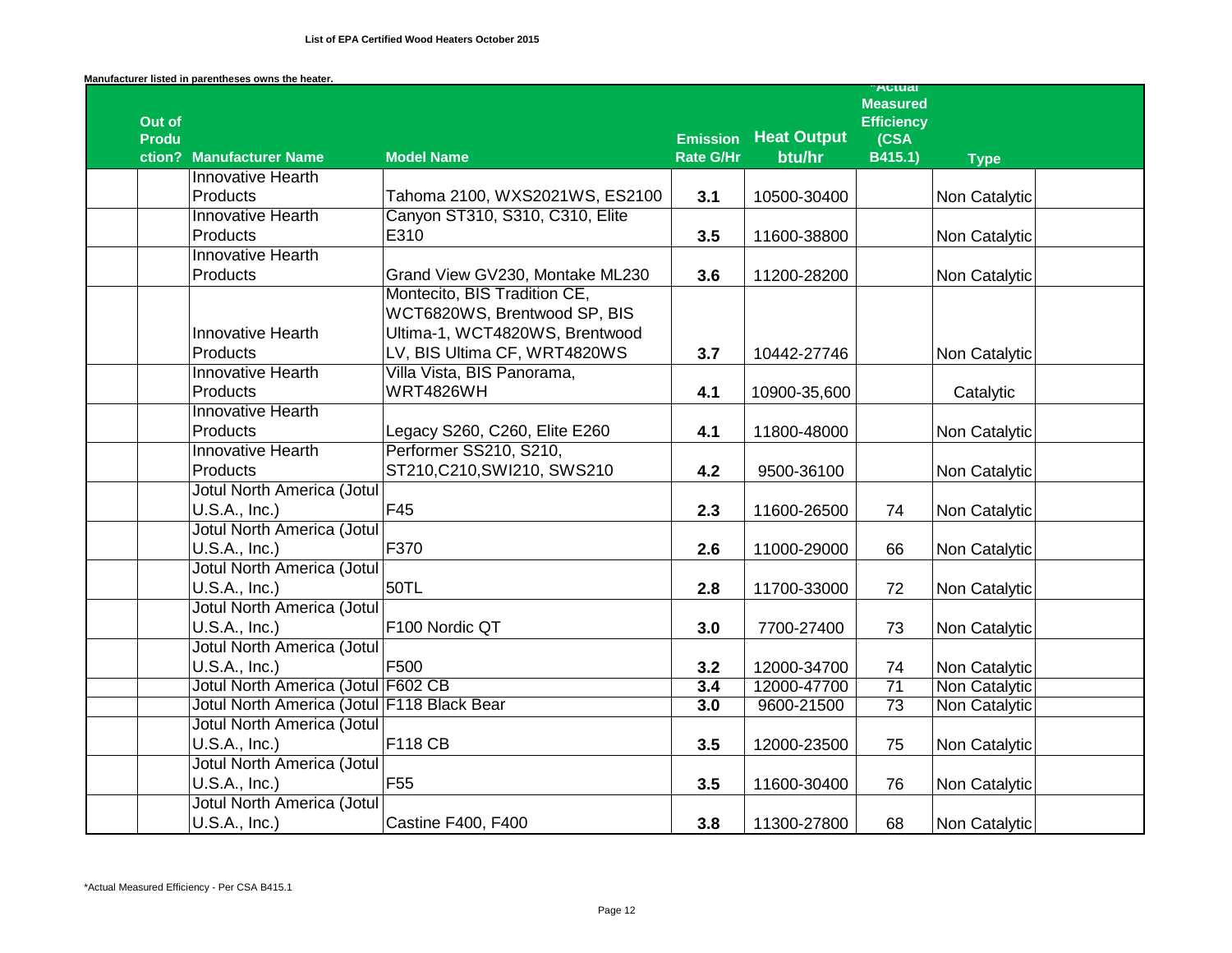|              |                                   |                                        |                              |                    | Autudi<br><b>Measured</b> |               |
|--------------|-----------------------------------|----------------------------------------|------------------------------|--------------------|---------------------------|---------------|
| Out of       |                                   |                                        |                              | <b>Heat Output</b> | <b>Efficiency</b>         |               |
| <b>Produ</b> | ction? Manufacturer Name          | <b>Model Name</b>                      | <b>Emission</b><br>Rate G/Hr | btu/hr             | (CSA<br>B415.1)           | <b>Type</b>   |
|              | Jotul North America (Jotul        |                                        |                              |                    |                           |               |
|              | U.S.A., Inc.)                     | F3CBII                                 | 3.8                          | 11400-43500        | 73                        | Non Catalytic |
|              | <b>Jotul North America (Jotul</b> |                                        |                              |                    |                           |               |
|              | U.S.A., Inc.)                     | C350                                   | 4.0                          | 11500-34200        | 74                        | Non Catalytic |
|              | <b>Jotul North America (Jotul</b> |                                        |                              |                    |                           |               |
|              | U.S.A., Inc.)                     | Jotul F600                             | 4.1                          | 11600-32500        | 74                        | Non Catalytic |
|              | Jotul North America (Jotul        |                                        |                              |                    |                           |               |
|              | U.S.A., Inc.)                     | C450, Tamarack                         | 4.4                          | 11900-36100        | 73                        | Non Catalytic |
|              | <b>Jotul North America (Jotul</b> |                                        |                              |                    |                           |               |
|              | U.S.A., Inc.)                     | <b>C550 CB</b>                         | 4.5                          | 11700-35900        | 71                        | Non Catalytic |
|              | <b>JR Home Heating</b>            |                                        |                              |                    |                           |               |
|              | Products                          | <b>WPS 30</b>                          | 4.5                          | 12800-43500        |                           | Pellet        |
|              | Krog Iversen & Co. A/S            | DSA 4                                  | $1.1$                        | 10500-27900        |                           | Non Catalytic |
|              | Krog Iversen & Co. A/S            | <b>Basic 1 &amp; 3</b>                 | 2.2                          | 10000-17900        |                           | Non Catalytic |
|              | Krog Iversen & Co. A/S            | Basic 4                                | 2.2                          | 10000-22100        |                           | Non Catalytic |
|              | Krog Iversen & Co. A/S            | Andersen 8                             | 2.9                          | 11900-30100        |                           | Non Catalytic |
|              | Krog Iversen & Co. A/S            | Scan 24                                | 2.9                          | 11300-22500        |                           | Non Catalytic |
|              | Krog Iversen & Co. A/S            | <b>Scan 47.2</b>                       | 3.1                          | 10400-30900        |                           | Non Catalytic |
|              | Krog Iversen & Co. A/S            | Scan 4.5                               | 3.3                          | 9500-31000         |                           | Non Catalytic |
|              | Krog Iversen & Co. A/S            | Andersen 8.2                           | 3.5                          | 7600-28800         |                           | Non Catalytic |
|              | Krog Iversen & Co. A/S            | Scan 60                                | 4.0                          | 8700-27400         |                           | Non Catalytic |
|              | Krog Iversen & Co. A/S            | Scan 5.2                               | 4.2                          | 11800-26500        |                           | Non Catalytic |
|              | Krog Iversen & Co. A/S            | Scan 10-A                              | 4.4                          | 11600-37700        |                           | Non Catalytic |
|              | Krog Iversen & Co. A/S            | Scan 61                                | 4.5                          | 10600-29300        |                           | Non Catalytic |
|              | Kuma Stove Inc.                   | K100/300/400 SEQUOIA                   | $\overline{2.2}$             | 10100-52100        | 84                        | Catalytic     |
|              | Kuma Stove Inc.                   | <b>Wood Classic HT-2</b>               | 3.3                          | 13600-52600        | $\overline{73}$           | Non Catalytic |
|              | Kuma Stove Inc.                   | Scott HT-1 (Tamarack)                  | 3.5                          | 13800-35500        | $\overline{73}$           | Non Catalytic |
|              | Kuma Stove Inc.                   | Ashwood                                | $\overline{3.5}$             | 11400-28100        | $\overline{73}$           | Non Catalytic |
|              | Kuma Stove Inc.                   | Aspen                                  | 4.1                          | 14000-27700        | $\overline{72}$           | Non Catalytic |
|              |                                   | Florenz K0 2, Volterra, Padua, Atlanta |                              |                    |                           |               |
|              | Max Blank GmbH                    | <b>BF</b>                              | 3.1                          | 11800-34700        |                           | Non Catalytic |
|              |                                   | Atlanta K02, Siena, Monza, Davos,      |                              |                    |                           |               |
|              | Max Blank GmbH                    | Ravenna, Heidelberg                    | 4.5                          | 11500-36000        |                           | Non Catalytic |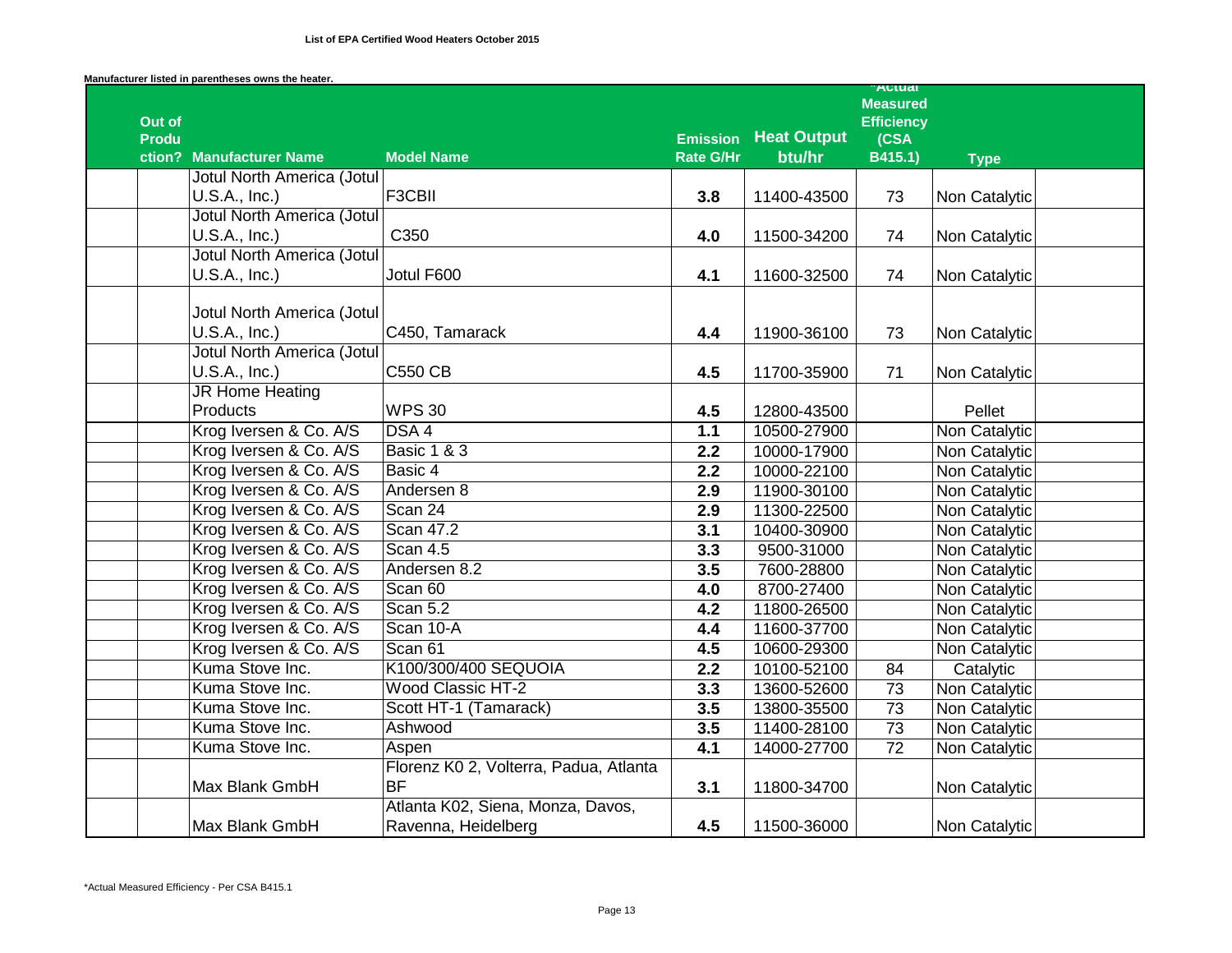|              |                             |                                        |                                     |                              | <b>Actual</b><br><b>Measured</b> |               |  |
|--------------|-----------------------------|----------------------------------------|-------------------------------------|------------------------------|----------------------------------|---------------|--|
| Out of       |                             |                                        |                                     |                              | <b>Efficiency</b>                |               |  |
| <b>Produ</b> | ction? Manufacturer Name    | <b>Model Name</b>                      | <b>Emission</b><br><b>Rate G/Hr</b> | <b>Heat Output</b><br>btu/hr | (CSA<br>B415.1)                  |               |  |
|              |                             | Solero, Toulouse, Zitro, Rio, Memphis, |                                     |                              |                                  | <b>Type</b>   |  |
|              | Max Blank GmbH              | Niagara, Fisco                         | 4.5                                 | 11500-36000                  |                                  | Non Catalytic |  |
|              | MCZ S.p.a.                  | Musa Air                               | 1.3                                 | 7400-27000                   |                                  | Pellet        |  |
|              | MCZ S.p.a.                  | <b>Star Air 7109021</b>                | 1.4                                 | 8200-24500                   |                                  | Pellet        |  |
|              | MCZ S.p.a.                  | Musa Multi-Air 7109023                 | 1.8                                 | 9700-31800                   |                                  | Pellet        |  |
|              | Metal M.D.R. Inc.           | HE-1400, XE-1400, & XTD-1.5            | 4.3                                 | 10800-34000                  |                                  | Non Catalytic |  |
|              | Morso Jernstaberi A/S       | 2B Classic                             | 3.9                                 | 10900-23600                  |                                  | Non Catalytic |  |
|              | Morso Jernstoberi A/S       | 3112 and 3142                          | 3.1                                 | 9300-28500                   |                                  | Non Catalytic |  |
|              | Morso Jernstoberi A/S       | Squirrel 1410, 1450, 1440              | 3.3                                 | 9600-22000                   |                                  | Non Catalytic |  |
|              | Morso Jernstoberi A/S       | Owl 3410/3440 & 3450                   | 3.5                                 | 8400-23600                   |                                  | Non Catalytic |  |
|              | Morso Jernstoberi A/S       | 7600 Series                            | 3.6                                 | 10000-21300                  |                                  | Non Catalytic |  |
|              | Morso Jernstoberi A/S       | 7110                                   | 3.8                                 | 10700-27900                  |                                  | Non Catalytic |  |
|              |                             | 7900 Series (7940, 7943, 7948, 7970,   |                                     |                              |                                  |               |  |
|              | Morso Jernstoberi A/S       | 7990)                                  | 4.0                                 | 11600-26700                  |                                  | Non Catalytic |  |
|              | Morso Jernstoberi A/S       | 6100 Series                            | 4.1                                 | 11100-22000                  |                                  | Non Catalytic |  |
|              | Morso Jernstoberi A/S       | Morso 2B                               | 4.1                                 | 9300-30700                   |                                  | Non Catalytic |  |
|              | Morso Jernstoberi A/S       | 5660 Series                            | 4.3                                 | 9000-50000                   |                                  | Non Catalytic |  |
|              | Morso Jernstoberi A/S       | Panther 2110B                          | 4.3                                 | 8600-42100                   |                                  | Non Catalytic |  |
|              | Morso Jernstoberi A/S       | 1710                                   | 4.4                                 | 12000-39800                  |                                  | Non Catalytic |  |
|              | Morso Jernstoberi A/S       | 8140, 8142, 8147, 8151 and 8150        | 4.5                                 | 10900-25400                  |                                  | Non Catalytic |  |
|              | Navigator Stove Works,      |                                        |                                     |                              |                                  |               |  |
|              | Inc.                        | NSW-1 Sardine                          | 3.5                                 | 11400-19400                  |                                  | Non Catalytic |  |
|              | Navigator Stove Works,      |                                        |                                     |                              |                                  |               |  |
|              | Inc.                        | Navigator NSW2                         | 3.6                                 | 10500-28200                  |                                  | Non Catalytic |  |
|              | <b>New Buck Corporation</b> |                                        |                                     |                              |                                  |               |  |
|              | (Buck Stove Corp.)          | Buck Bay 91                            | $1.2$                               | 8800-51200                   |                                  | Catalytic     |  |
|              | <b>New Buck Corporation</b> |                                        |                                     |                              |                                  |               |  |
|              | (Buck Stove Corp.)          | <b>Buck Master</b>                     | 2.1                                 | 10800-49800                  |                                  | Catalytic     |  |
|              | <b>New Buck Corporation</b> |                                        |                                     |                              |                                  |               |  |
|              | (Buck Stove Corp.)          | <b>XL-80</b>                           | 2.7                                 | 9200-40500                   |                                  | Catalytic     |  |
|              | <b>New Buck Corporation</b> |                                        |                                     |                              |                                  |               |  |
|              | (Buck Stove Corp.)          | 261                                    | 2.9                                 | 10300-32300                  |                                  | Non Catalytic |  |
|              | <b>New Buck Corporation</b> |                                        |                                     |                              |                                  |               |  |
|              | (Buck Stove Corp.)          | 18                                     | 3.1                                 | 10000-22400                  |                                  | Non Catalytic |  |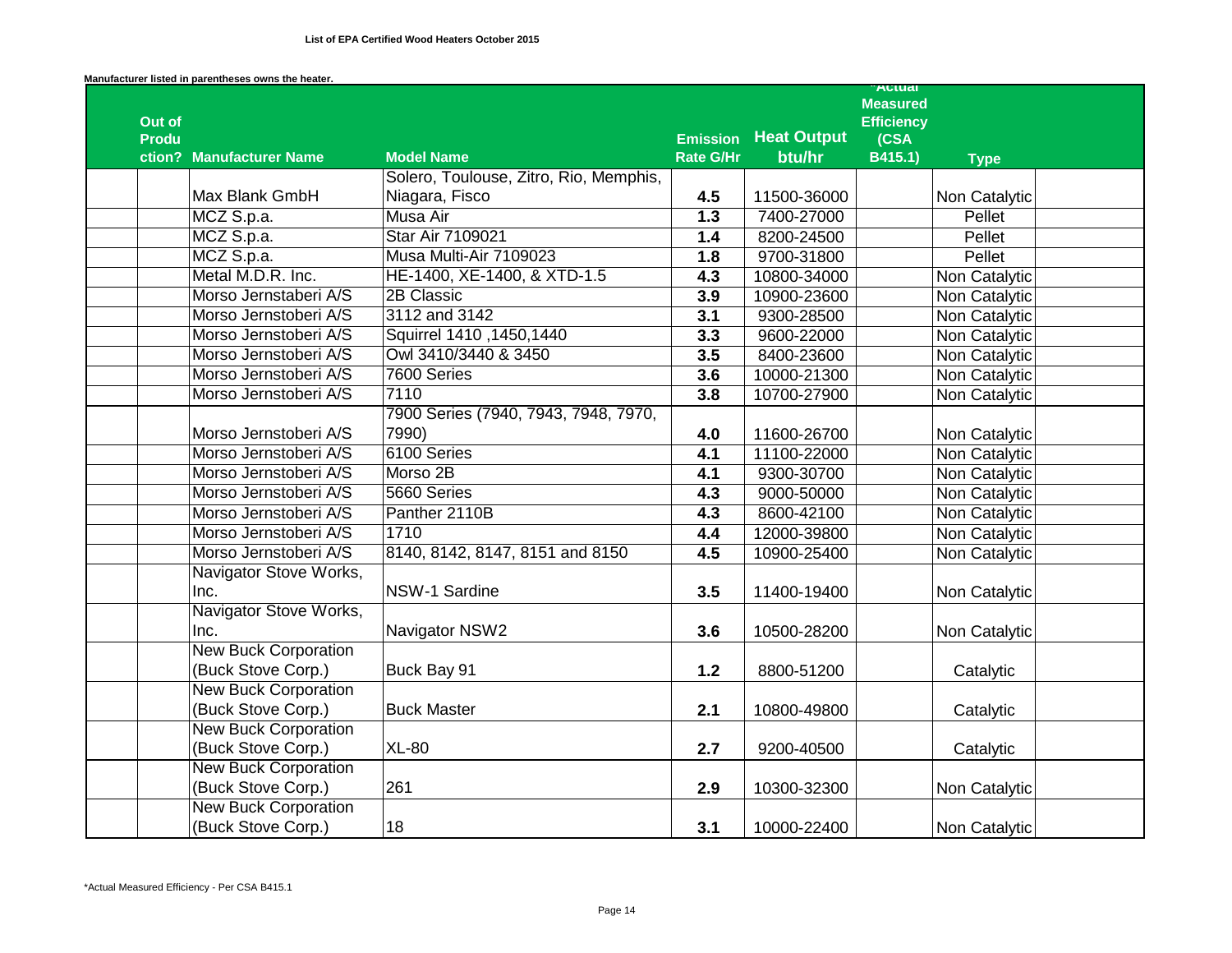|                        |                                      |                           |                  |                    | <b>AULUAI</b><br><b>Measured</b> |               |
|------------------------|--------------------------------------|---------------------------|------------------|--------------------|----------------------------------|---------------|
| Out of<br><b>Produ</b> |                                      |                           | <b>Emission</b>  | <b>Heat Output</b> | <b>Efficiency</b><br>(CSA        |               |
|                        | ction? Manufacturer Name             | <b>Model Name</b>         | <b>Rate G/Hr</b> | btu/hr             | B415.1)                          | <b>Type</b>   |
|                        | <b>New Buck Corporation</b>          |                           |                  |                    |                                  |               |
|                        | (Buck Stove Corp.)                   | 20                        | 3.2              | 10800-37500        |                                  | Catalytic     |
|                        | <b>New Buck Corporation</b>          |                           |                  |                    |                                  |               |
|                        | (Buck Stove Corp.)                   | <b>Bay 91</b>             | 3.5              | 10400-50400        |                                  | Catalytic     |
|                        | <b>New Buck Corporation</b>          |                           |                  |                    |                                  |               |
|                        | (Buck Stove Corp.)                   | Buck/Tharrington 74/T-74  | 3.6              | 11600-41400        |                                  | Non Catalytic |
|                        | <b>New Buck Corporation</b>          |                           |                  |                    |                                  |               |
|                        | (Buck Stove Corp.)                   | 94NC                      | 3.8              | 11400-42200        |                                  | Non Catalytic |
|                        | <b>New Buck Corporation</b>          |                           |                  |                    |                                  |               |
|                        | (Buck Stove Corp.)                   | 81/85                     | 4.3              | 11900-45400        |                                  | Non Catalytic |
|                        | <b>New Buck Corporation</b>          |                           |                  |                    |                                  |               |
|                        | (Buck Stove Corp.)                   | 21                        | 4.4              | 12000-44000        |                                  | Non Catalytic |
|                        | <b>Newmac Manufacturing</b>          |                           |                  |                    |                                  |               |
|                        | Incorporated<br>Newmac Manufacturing | <b>WFA70</b>              | 2.7              | 11900-15900        |                                  | Non Catalytic |
|                        | Incorporated                         | Classic II NCM 120        | 3.0              |                    |                                  |               |
|                        | <b>Newmac Manufacturing</b>          |                           |                  | 10700-27000        |                                  | Non Catalytic |
|                        | Incorporated                         | Classic 1 NC 100 E        | 4.0              | 10600-27000        |                                  | Non Catalytic |
|                        | Ningbo Hongsheng                     |                           |                  |                    |                                  |               |
|                        | Fireplace Co,                        | Comfortbilt HP50S         | 2.5              | 13400-38600        | 81                               | Pellet        |
|                        |                                      |                           |                  |                    |                                  |               |
|                        | NU-TEC/Upland                        |                           |                  |                    |                                  |               |
|                        | Distributors, Inc. (United           |                           |                  |                    |                                  |               |
|                        | <b>States Stove Company)</b>         | Brenden BR-60             | 1.4              | 11000-29400        |                                  | Catalytic     |
|                        |                                      |                           |                  |                    |                                  |               |
|                        | NU-TEC/Upland                        |                           |                  |                    |                                  |               |
|                        | Distributors, Inc. (United           |                           |                  |                    |                                  |               |
|                        | <b>States Stove Company)</b>         | <b>Upland Amity AM-40</b> | 2.6              | 10600-23600        |                                  | Catalytic     |
|                        |                                      |                           |                  |                    |                                  |               |
|                        | Pacific Energy Fireplace             | <b>TN20</b>               | 2.1              | 13500-29000        | 75                               |               |
|                        | <b>Products Limited</b>              |                           |                  |                    |                                  | Non Catalytic |
|                        |                                      |                           |                  |                    |                                  |               |
|                        | Pacific Energy Fireplace             | FP30 Series B             | 2.5              | 14600-38600        |                                  |               |
|                        | <b>Products Limited</b>              |                           |                  |                    |                                  | Non Catalytic |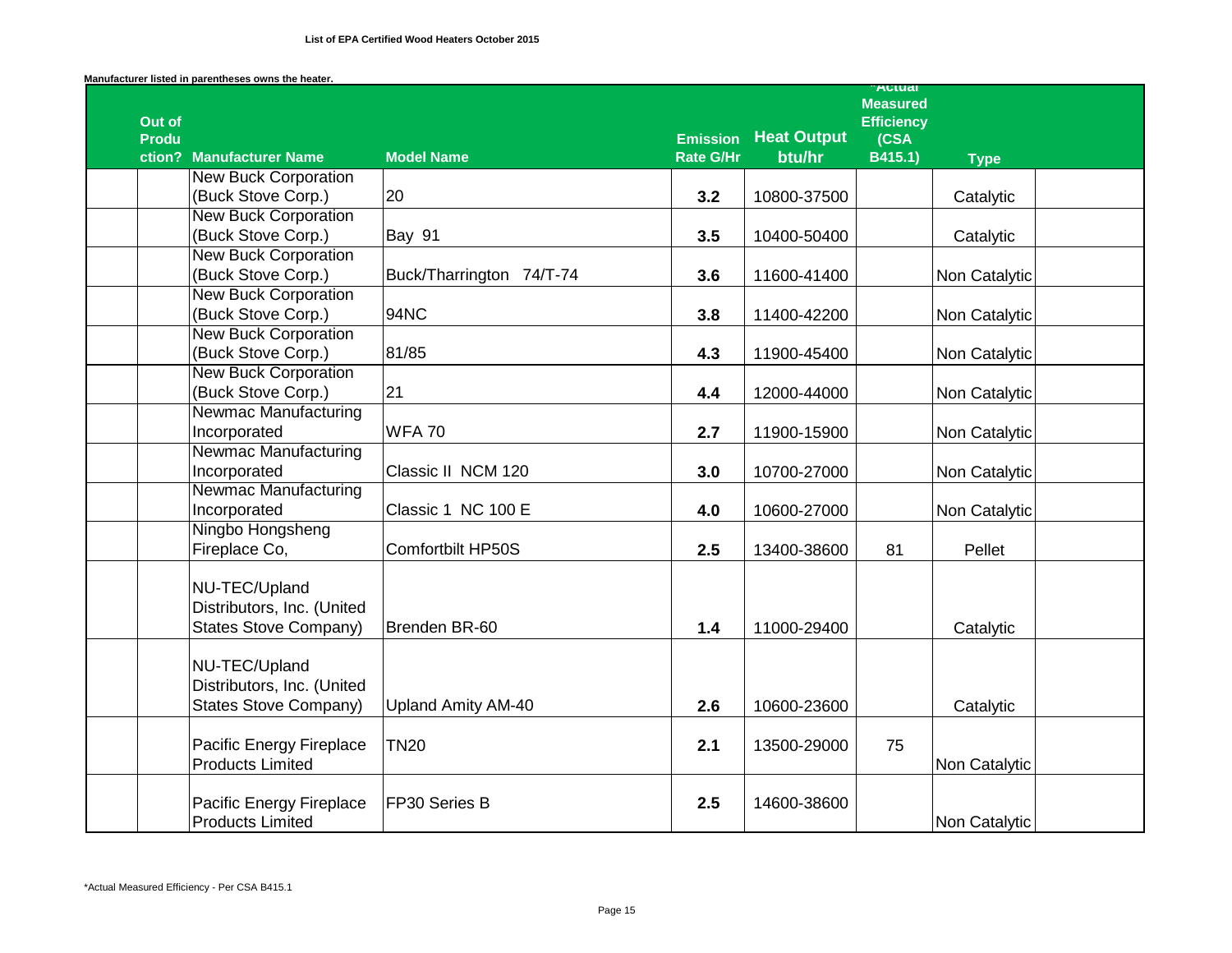| Out of<br><b>Produ</b> |                                                     |                                                                                               | <b>Emission</b>  | <b>Heat Output</b> | <b>Autual</b><br><b>Measured</b><br><b>Efficiency</b><br>(CSA |               |  |
|------------------------|-----------------------------------------------------|-----------------------------------------------------------------------------------------------|------------------|--------------------|---------------------------------------------------------------|---------------|--|
|                        | ction? Manufacturer Name                            | <b>Model Name</b>                                                                             | <b>Rate G/Hr</b> | btu/hr             | B415.1)                                                       | <b>Type</b>   |  |
|                        | Pacific Energy Fireplace<br><b>Products Limited</b> | FP30, FP30 AR                                                                                 | 2.7              | 11800-38600        |                                                               | Non Catalytic |  |
|                        | Pacific Energy Fireplace<br><b>Products Limited</b> | Vista Series C, Vista Classic, Vista<br>Artisan, Vista Insert, and Alderlea T4                | 2.9              | 12400-26300        |                                                               | Non Catalytic |  |
|                        | Pacific Energy Fireplace<br><b>Products Limited</b> | Neo 2.5, Neo 2.5 Insert, and Newcastle<br>2.5                                                 | 2.9              | 11500-32600        | 74                                                            | Non Catalytic |  |
|                        | Pacific Energy Fireplace<br><b>Products Limited</b> | <b>FP16</b>                                                                                   | 3.1              | 10766-24593        | 65                                                            | Non Catalytic |  |
|                        | Pacific Energy Fireplace<br><b>Products Limited</b> | Alderlea T5, Super 27, Spectrum,<br>Spectrum Classic, Standard, Fusion,<br>Step D1 - Design D | 3.4              | 11000-34600        |                                                               | Non Catalytic |  |
|                        | Pacific Energy Fireplace<br><b>Products Limited</b> | Standard, Pacific Ins, Spectrum<br>Classic and Fusion, ALT5INS, Super<br>Insert               | 3.4              | 11000-34600        |                                                               | Non Catalytic |  |
|                        | Pacific Energy Fireplace<br><b>Products Limited</b> | NEO 1.6, Newcastle 1.6, Neostone 1.6,<br>and NEO 1.6 Insert                                   | 3.4              | 11300-33400        | 75                                                            | Non Catalytic |  |
|                        | Pacific Energy Fireplace<br><b>Products Limited</b> | FP <sub>25</sub>                                                                              | 3.5              | 12700-30200        | 67                                                            | Non Catalytic |  |
|                        | Pacific Energy Fireplace<br><b>Products Limited</b> | Neo 1.6, NEO 1.6 Insert, Newcastle 1.6                                                        | 3.9              | 9200-34800         | 75                                                            | Non Catalytic |  |
|                        | Pacific Energy Fireplace<br><b>Products Limited</b> | Summit, Summit Insert, Summit<br>Classic and Alderlea T6 - Series B                           | 3.9              | 10300-37500        |                                                               | Non Catalytic |  |
|                        | Pacific Energy Fireplace<br><b>Products Limited</b> | True North TN19                                                                               | 4.1              | 10700-32900        |                                                               | Non Catalytic |  |
|                        | Qingdao Hichanse Group HCS-03, WS-TS-2500           |                                                                                               | 4.1              | 13000-30800        |                                                               | Non Catalytic |  |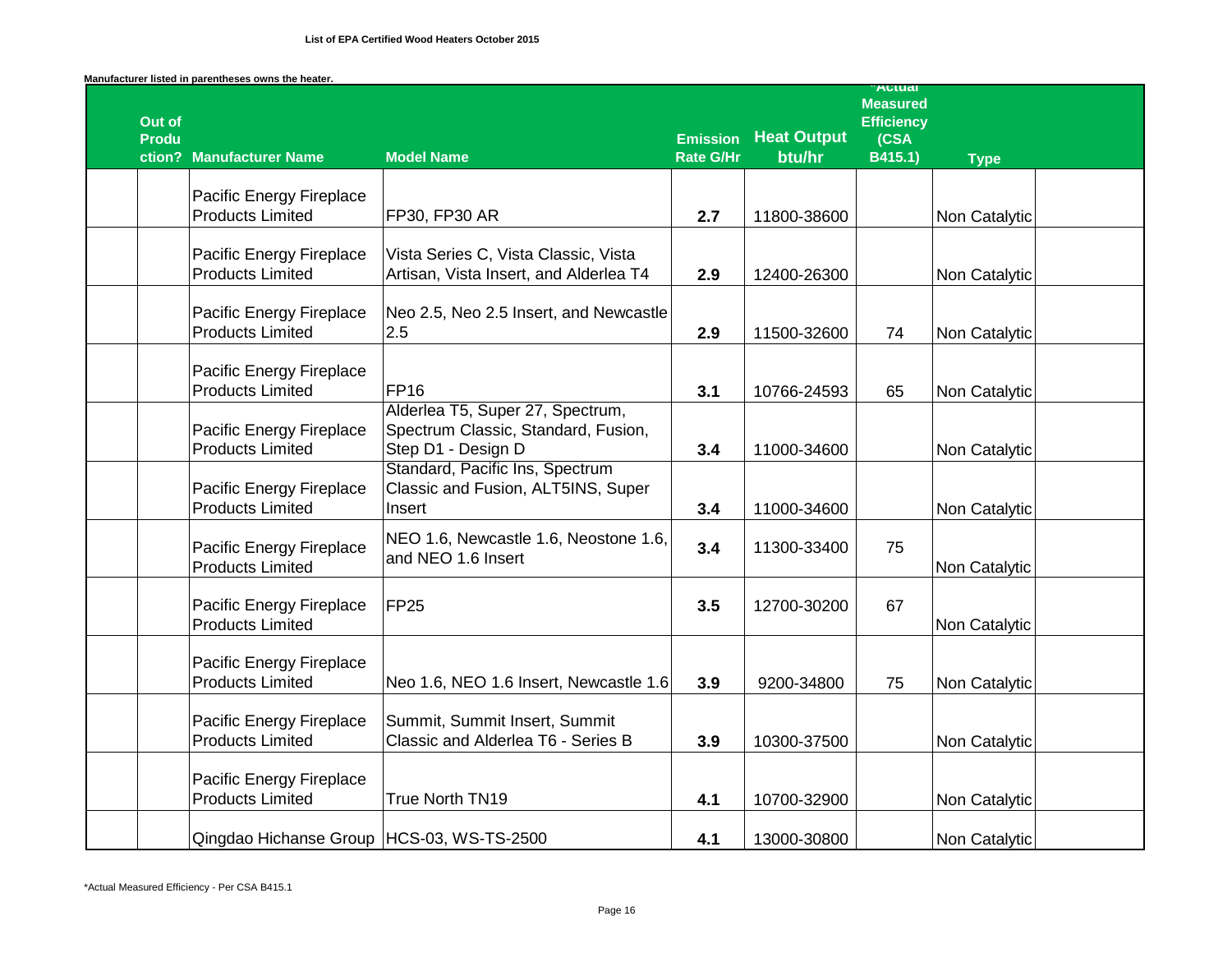|              |                                                |                                                                                   |                                     |                              | <b>Attual</b><br><b>Measured</b> |               |
|--------------|------------------------------------------------|-----------------------------------------------------------------------------------|-------------------------------------|------------------------------|----------------------------------|---------------|
| Out of       |                                                |                                                                                   |                                     |                              | <b>Efficiency</b>                |               |
| <b>Produ</b> | ction? Manufacturer Name                       | <b>Model Name</b>                                                                 | <b>Emission</b><br><b>Rate G/Hr</b> | <b>Heat Output</b><br>btu/hr | (CSA<br>B415.1)                  | <b>Type</b>   |
|              | Qingdao Hichanse Group HCS-01, WS-TS-1500      |                                                                                   | 4.4                                 | 10700-27300                  |                                  | Non Catalytic |
|              | Qingdao Hichanse Group                         | HCS-02, WS-TS-2000                                                                | 4.5                                 | 13500-31600                  |                                  | Non Catalytic |
|              | <b>Quality Craft</b>                           | QCPS - 28000                                                                      | 2.4                                 | 13100-14800                  |                                  | Pellet        |
|              | Rais A/S                                       | Gabo Pina Vola                                                                    | 2.1                                 | 12000-26700                  |                                  | Non Catalytic |
|              | Rais A/S                                       | Malta, Bando and Bora                                                             | 4.3                                 | 11400-32900                  |                                  | Non Catalytic |
|              | RAIS A/S                                       | Rondo, Mino II Steel and Mino II SST                                              | 4.3                                 | 11400-22600                  |                                  | Non Catalytic |
|              | Ravelli                                        | Spillo 120-00-004                                                                 | $\overline{2.7}$                    | 9300-26100                   |                                  | Pellet        |
|              | Ravelli                                        | RV 100 100-00-003A                                                                | 2.9                                 | 7200-24600                   |                                  | Pellet        |
|              | Ravelli                                        | RV 80 070-00-007A                                                                 | 3.0                                 | 8300-16900                   |                                  | Pellet        |
|              | Ravelli                                        | RC 120 115-00-003A                                                                | $\overline{4.0}$                    | 9600-21700                   |                                  | Pellet        |
|              | Ravelli /EcoTeck                               | Monica / Francesca                                                                | 1.5                                 | 8500-35000                   |                                  | Pellet        |
|              | Ravelli / EcoTeck                              | Sofia / Silvia                                                                    | 1.7                                 | 8500-50000                   |                                  | Pellet        |
|              | Ravelli /EcoTeck                               | Laura / Veronica                                                                  | 3.9                                 | 8500-44000                   |                                  | Pellet        |
|              | Ravelli /EcoTeck                               | Ilaria / Serena                                                                   | 4.4                                 | 8500-44000                   |                                  | Pellet        |
|              | RSF / ICC - Industrial                         |                                                                                   |                                     |                              |                                  |               |
|              | Chimney Company Inc.                           | RSF Opel2C, Opel3C, Opel4C                                                        | 2.5                                 | 13400-30100                  |                                  | Catalytic     |
|              | RSF / ICC - Industrial<br>Chimney Company Inc. | Opel 2000C, OPEL AP                                                               | 3.7                                 | 10600-49700                  |                                  | Catalytic     |
|              | RSF / ICC - Industrial<br>Chimney Company Inc. | TOPAZ/CHAMELEON (Without Fan),<br>FOCUS 250, PEARL/PERLE                          | 4.0                                 | 11100-25700                  |                                  | Non Catalytic |
|              | RSF / ICC - Industrial<br>Chimney Company Inc. | ONYX, Focus 320                                                                   | 4.5                                 | 11800-35600                  |                                  | Non Catalytic |
|              | Russo Products, Inc.                           | <b>GV-30S</b>                                                                     | $\overline{2.4}$                    | 8400-31300                   |                                  | Catalytic     |
|              | Russo Products, Inc.                           | <b>Russo Glassview GV-21</b>                                                      | 2.5                                 | 9500-38700                   |                                  | Catalytic     |
|              | Russo Products, Inc.                           | $GV-30C$                                                                          | 3.1                                 | 10300-39400                  |                                  | Catalytic     |
|              | Salvo Machinery, Inc.                          | Citation                                                                          | 2.4                                 | 9600-33500                   |                                  | Catalytic     |
|              | <b>Seraph Industries</b>                       | Genesis 108                                                                       | 2.1                                 | 11100-45100                  | 78                               | Pellet        |
|              |                                                | EF2, Chatham, Davenport &                                                         |                                     |                              |                                  |               |
|              | Sherwood Industries, Ltd.                      | Kinderhook                                                                        | 1.8                                 | 10190-25989                  | 58                               | Pellet        |
|              |                                                | Enviro M55, M55C, VF55,<br>Sherwood Industries, Ltd. Greenfire/Hampton GC60/GCI60 | 1.0                                 | 9300-45500                   |                                  | Pellet        |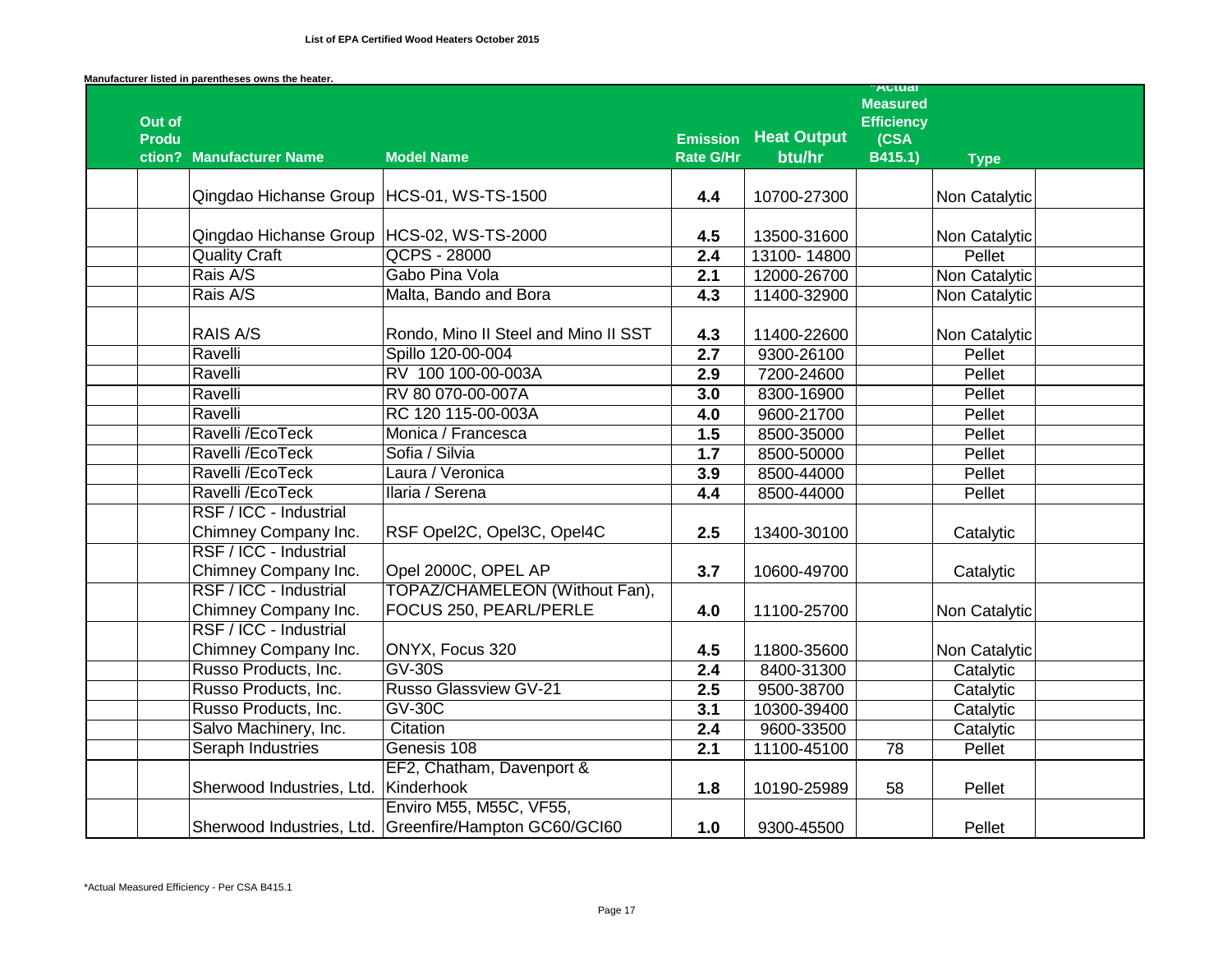|                        |                                              |                                                                                                                                        |                 |                    | <b>Actual</b><br><b>Measured</b> |               |  |
|------------------------|----------------------------------------------|----------------------------------------------------------------------------------------------------------------------------------------|-----------------|--------------------|----------------------------------|---------------|--|
| Out of<br><b>Produ</b> |                                              |                                                                                                                                        | <b>Emission</b> | <b>Heat Output</b> | <b>Efficiency</b><br>(CSA        |               |  |
|                        | ction? Manufacturer Name                     | <b>Model Name</b>                                                                                                                      | Rate G/Hr       | btu/hr             | B415.1)                          | <b>Type</b>   |  |
|                        | Sherwood Industries, Ltd. EMPRESS FPI, Milan |                                                                                                                                        | $1.3$           | 25700-30000        |                                  | Pellet        |  |
|                        | Sherwood Industries, Ltd. EF5                |                                                                                                                                        | 1.3             | 8200-22900         |                                  | Pellet        |  |
|                        |                                              | Sherwood Industries, Ltd. Mini (P3)/Greenfire GF40                                                                                     | 1.6             | 22600-30100        |                                  | Pellet        |  |
|                        | Sherwood Industries, Ltd. Empress FS         |                                                                                                                                        | 1.7             | 27800-35700        |                                  | Pellet        |  |
|                        | Sherwood Industries, Ltd.                    | EF3, Meridian, Vista Flame 100,<br>greenfire GF55, GF55FPI                                                                             | 1.1             | 6500-40000         |                                  | Pellet        |  |
|                        | Sherwood Industries, Ltd.                    | Maxx-B                                                                                                                                 | 2.3             | 9700-47600         |                                  | Pellet        |  |
|                        | Sherwood Industries, Ltd.                    | Enviro 1200, 1200I, Vista Flame 1200,<br>1200I, 1200 Venice (Kodiak, Boston,<br>Cabello)                                               | 3.4             | 11500-34200        | 72                               | Non Catalytic |  |
|                        |                                              | Enviro Fire 1000FS and Vista Flame                                                                                                     |                 |                    |                                  |               |  |
|                        | Sherwood Industries, Ltd.                    | 1000FS, 1000                                                                                                                           | 4.1             | 11700-32700        |                                  | Non Catalytic |  |
|                        |                                              | Enviro 1700I, 1700 & Vista Flame<br>1700I, 1700, 1700 Venice (Kodiak,                                                                  |                 |                    |                                  |               |  |
|                        | Sherwood Industries, Ltd.                    | Boston, Cabello)                                                                                                                       | 4.5             | 9400-31800         | 75                               | Non Catalytic |  |
|                        | <b>Stove Builder</b><br>International Inc.   | BIO-45MF, Eco-45, FP-45, Hybrid-<br>45MF                                                                                               | 1.2             | 8600-29800         |                                  | Pellet        |  |
|                        | <b>Stove Builder</b><br>International Inc.   | Euromax, Eco-65                                                                                                                        | 2.6             | 6900-34700         |                                  | Pellet        |  |
|                        | <b>Stove Builder</b><br>International Inc.   | Osburn 1100, Osburn 1100-I                                                                                                             | 2.9             | 11000-35000        |                                  | Non Catalytic |  |
|                        | <b>Stove Builder</b><br>International Inc.   | Century Heating FW3000 (FW3000XX<br>Series, CJW2000XXX Series, Classic<br>(2013), Eastwood 1800 (2013), XVR-I<br>SE (2013), FW3000-SD) | 3.5             | 11800-32400        |                                  | Non Catalytic |  |
|                        | <b>Stove Builder</b><br>International Inc.   | Osburn 2400-I, Osburn 2400 FS                                                                                                          | 3.5             | 11900-40900        |                                  | Non Catalytic |  |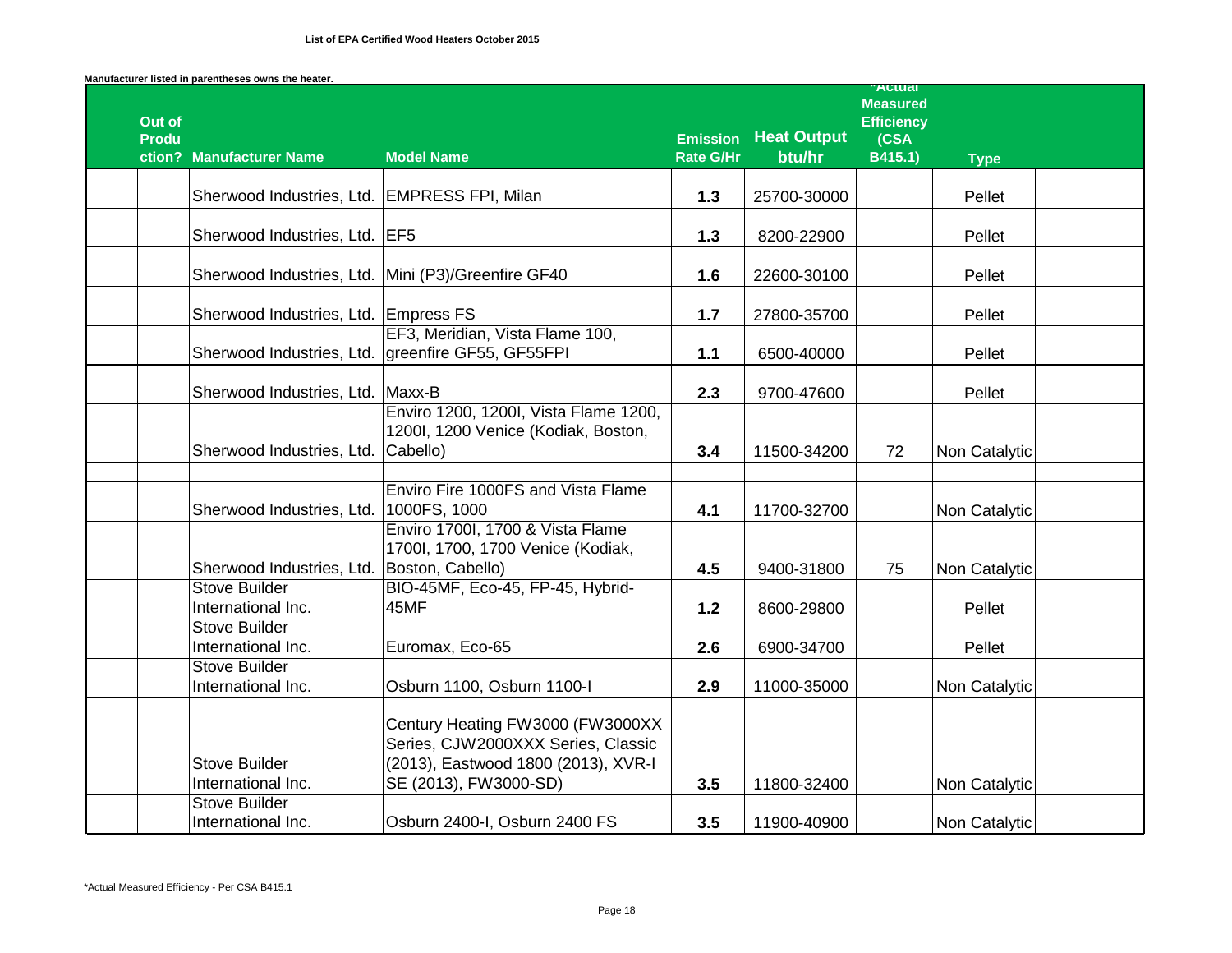|              |                          |                                     |                                     |                              | <b>Attual</b><br><b>Measured</b> |               |  |
|--------------|--------------------------|-------------------------------------|-------------------------------------|------------------------------|----------------------------------|---------------|--|
| Out of       |                          |                                     |                                     |                              | <b>Efficiency</b>                |               |  |
| <b>Produ</b> | ction? Manufacturer Name | <b>Model Name</b>                   | <b>Emission</b><br><b>Rate G/Hr</b> | <b>Heat Output</b><br>btu/hr | (CSA)<br>B415.1)                 | <b>Type</b>   |  |
|              | <b>Stove Builder</b>     | HT-2000 Standard/HT-2000 Deluxe/HT- |                                     |                              |                                  |               |  |
|              | International Inc.       | 2000                                | 3.9                                 | 11600-60300                  |                                  | Non Catalytic |  |
|              | <b>Stove Builder</b>     |                                     |                                     |                              |                                  |               |  |
|              | International Inc.       | HT2000, Solution 3.4                | 3.9                                 | 11600-38700                  |                                  | Non Catalytic |  |
|              | <b>Stove Builder</b>     |                                     |                                     |                              |                                  |               |  |
|              | International Inc.       | 1.6 Series                          | 4.0                                 | 10900-23300                  |                                  | Non Catalytic |  |
|              | <b>Stove Builder</b>     |                                     |                                     |                              |                                  |               |  |
|              | International Inc.       | Caddy, Alterna                      | 4.2                                 | 10100-71000                  |                                  | Pellet        |  |
|              |                          | XTD1.5, XTD1.5-I, Solution 1.8,     |                                     |                              |                                  |               |  |
|              | <b>Stove Builder</b>     | Solution 1.8-I, Escape 1400-I,      |                                     |                              |                                  |               |  |
|              | International Inc.       | Blackcomb, Columbia                 | 4.3                                 | 10800-34000                  |                                  | Non Catalytic |  |
|              |                          | 2.5 ZC Series (2008) (Monaco,       |                                     |                              |                                  |               |  |
|              |                          | Stratford, Solution 2.5 ZC, FP-10   |                                     |                              |                                  |               |  |
|              | <b>Stove Builder</b>     | Lafayette, WFP75, HE250, FP-12      |                                     |                              |                                  |               |  |
|              | International Inc.       | Mundo)                              | 4.4                                 | 11500-30500                  |                                  | Non Catalytic |  |
|              | <b>Stove Builder</b>     |                                     |                                     |                              |                                  |               |  |
|              | International Inc.       | Osburn 1600, Osburn 1600-I          | 4.4                                 | 11800-42400                  |                                  | Non Catalytic |  |
|              | <b>Stove Builder</b>     | 65 Series Euromax (2014), Eco-65    |                                     |                              |                                  |               |  |
|              | International, Inc.      | (2014), and Osburn 7000 (2014)      | 2.4                                 | 7200-34000                   |                                  | Pellet        |  |
|              | <b>Stove Builder</b>     | DC Series Osburn Volta and Drolet   |                                     |                              |                                  |               |  |
|              | International, Inc.      | Edison                              | 2.5                                 | 6600-25500                   |                                  | Pellet        |  |
|              | <b>Stove Builder</b>     |                                     |                                     |                              |                                  |               |  |
|              | International, Inc.      | CW2500 (2014), Destination 1.5-I    | 2.6                                 | 11800-26500                  |                                  | Non Catalytic |  |
|              | <b>Stove Builder</b>     |                                     |                                     |                              |                                  |               |  |
|              | International, Inc.      | Osburn 1800, Osburn 1800-I          | 2.7                                 | 9700-36300                   |                                  | Non Catalytic |  |
|              | <b>Stove Builder</b>     |                                     |                                     |                              |                                  |               |  |
|              | International, Inc.      | Osburn 2200 Bay, Osburn 2200-I      | 2.7                                 | 11700-30400                  |                                  | Non Catalytic |  |
|              | <b>Stove Builder</b>     |                                     |                                     |                              |                                  |               |  |
|              | International, Inc.      | Rustic 1600/Tradition 1600          | 3.4                                 | 10400-32800                  |                                  | Non Catalytic |  |
|              | <b>Stove Builder</b>     |                                     |                                     |                              |                                  |               |  |
|              | International, Inc.      | Evolution                           | 3.5                                 | 8600-37500                   |                                  | Non Catalytic |  |
|              | <b>Stove Builder</b>     |                                     |                                     |                              |                                  |               |  |
|              | International, Inc.      | 2.3 Series                          | 3.9                                 | 11600-32200                  |                                  | Non Catalytic |  |
|              | <b>Stove Builder</b>     |                                     |                                     |                              |                                  |               |  |
|              | International, Inc.      | 1.3 Series                          | 4.0                                 | 9900-21800                   |                                  | Non Catalytic |  |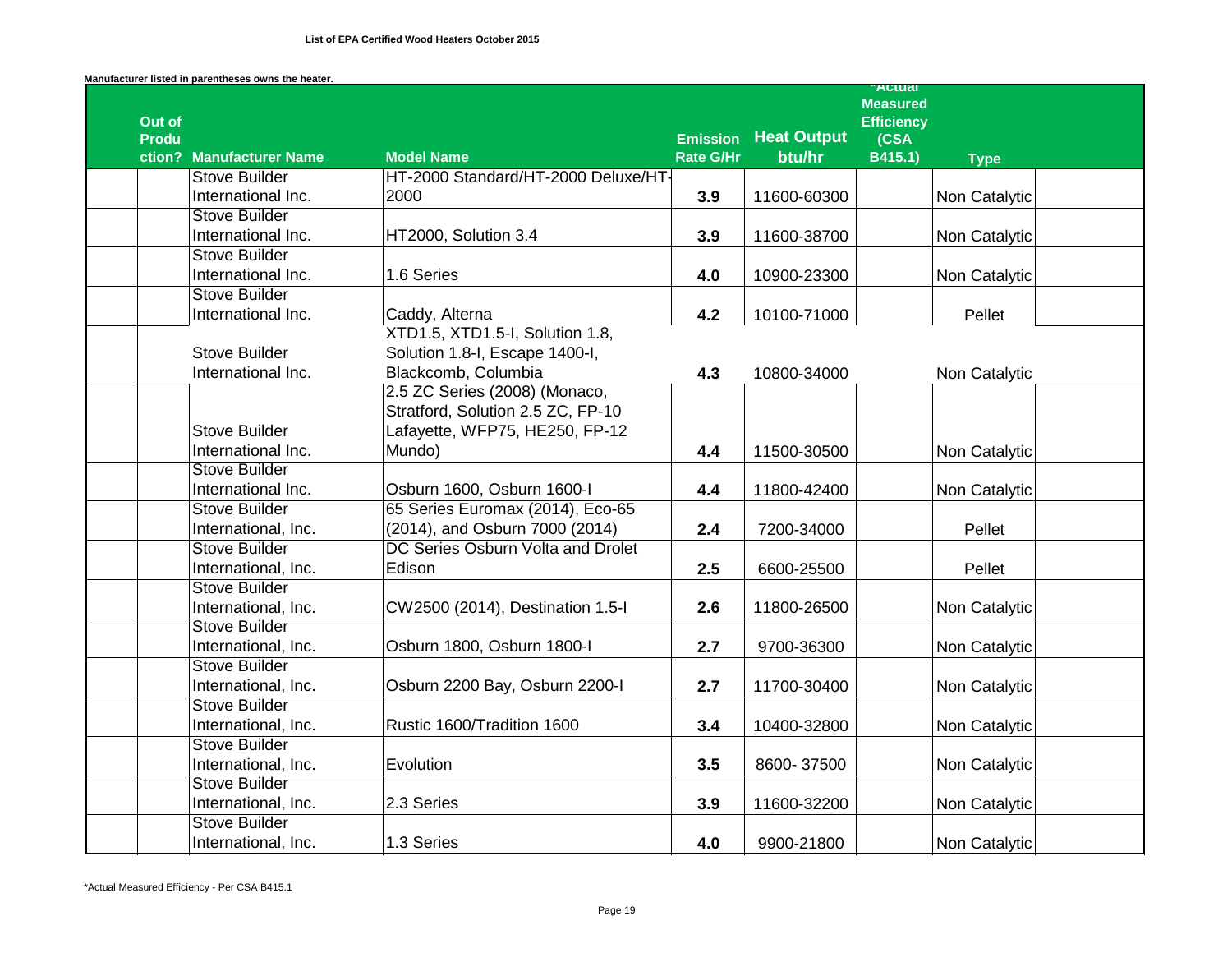|                                          |                                                    |                              |                              | Autudi<br><b>Measured</b> |               |
|------------------------------------------|----------------------------------------------------|------------------------------|------------------------------|---------------------------|---------------|
| Out of                                   |                                                    |                              |                              | <b>Efficiency</b>         |               |
| <b>Produ</b><br>ction? Manufacturer Name | <b>Model Name</b>                                  | <b>Emission</b><br>Rate G/Hr | <b>Heat Output</b><br>btu/hr | (CSA)<br>B415.1)          |               |
| <b>Stove Builder</b>                     |                                                    |                              |                              |                           | <b>Type</b>   |
| International, Inc.                      | FP-9i                                              | 4.2                          | 11600-38700                  |                           | Non Catalytic |
| <b>Stove Builder</b>                     | Le Chancelier, NXT-1 and Solution 2.9,             |                              |                              |                           |               |
| International, Inc.                      | Glencoe 2.1                                        | 4.4                          | 11900-29400                  |                           | Non Catalytic |
| <b>Stove Builder</b>                     |                                                    |                              |                              |                           |               |
| International, Inc.                      | FW2700, Deco, Optima                               | 4.4                          | 11000-69500                  |                           | Non Catalytic |
| <b>Stove Builder</b>                     |                                                    |                              |                              |                           |               |
| International, Inc.                      | 3.1 Series (NG-1800)                               | 4.5                          | 11700-26400                  |                           | Non Catalytic |
| Thelin Company Inc.                      |                                                    |                              |                              |                           |               |
| (Cardon Products)                        | Providence, Providence Signature                   | $1.2$                        | 12800-35700                  |                           | Pellet        |
| Thelin Company Inc.                      |                                                    |                              |                              |                           |               |
| (Cardon Products)                        | Tiburon                                            | 2.5                          | 8500-44500                   |                           | Pellet        |
| Thelin Company Inc.                      |                                                    |                              |                              |                           |               |
| (Cardon Products)                        | <b>Little Gnome Pellet Stove</b>                   | 3.3                          | 3100-8400                    |                           | Pellet        |
| Thelin Company Inc.                      |                                                    |                              |                              |                           |               |
| (Cardon Products)                        | Thelin T-4000                                      | 3.6                          | 9900-38400                   |                           | Non Catalytic |
| Travis Industries, Inc.                  | Cape Cod                                           | 0.45                         | 10800-39400                  | 80                        | Catalytic     |
| Travis Industries, Inc.                  | LG Flushwood Insert Hybrid - Fyre                  | 0.58                         | 8500-35300                   | 80                        | Catalytic     |
| Travis Industries, Inc.                  | <b>AGP Insert</b>                                  | 0.66                         | 9300-31200                   |                           | Pellet        |
| Travis Industries, Inc.                  | <b>AGP Freestanding</b>                            | 0.67                         | 9600-33000                   |                           | Pellet        |
| Travis Industries, Inc.                  | FoxFire                                            | 0.73                         | 12000-41000                  |                           | Pellet        |
| Travis Industries, Inc.                  | <b>Small Flush Wood Hybrid Fyre</b>                | 0.89                         | 9800-31400                   | 76                        | Catalytic     |
|                                          |                                                    |                              |                              |                           |               |
| Travis Industries, Inc.                  | Avalon Spokane 1750 380-NT & X-NT                  | 1.9                          | 9300-42200                   |                           | Non Catalytic |
|                                          | Lopi Endeavor, Lopi Revere, Lopi<br>Republic 1750, |                              |                              |                           |               |
| Travis Industries, Inc.                  | Republic 1750, Endeavor and Revere                 | 1.9                          | 9300-42200                   |                           | Non Catalytic |
| Travis Industries, Inc.                  | Insert                                             | 1.9                          | 9300-42200                   |                           | Non Catalytic |
| Travis Industries, Inc.                  | Avalon Spokane 1750                                | 1.9                          | 9300-42200                   |                           | Non Catalytic |
| Travis Industries, Inc.                  | Avalon Rainier 90/Rainier 45                       | $\overline{2.0}$             | 11200-40000                  |                           | Non Catalytic |
| Travis Industries, Inc.                  | Rainier, Rainier insert                            | 2.0                          | 11200-40000                  |                           | Non Catalytic |
| Travis Industries, Inc.                  | Fireplace Xtrordinair Elite 36                     | 2.2                          | 11900-47100                  |                           | Catalytic     |
| Travis Industries, Inc.                  | 36 Elite                                           | 2.3                          | 11900-47100                  |                           | Catalytic     |
| Travis Industries, Inc.                  | Leyden and Avalon Arbor                            | 2.4                          | 10700-33900                  |                           | Non Catalytic |
| Travis Industries, Inc.                  | Leyden                                             | 2.4                          | 10700-33900                  |                           | Non Catalytic |
|                                          |                                                    |                              |                              |                           |               |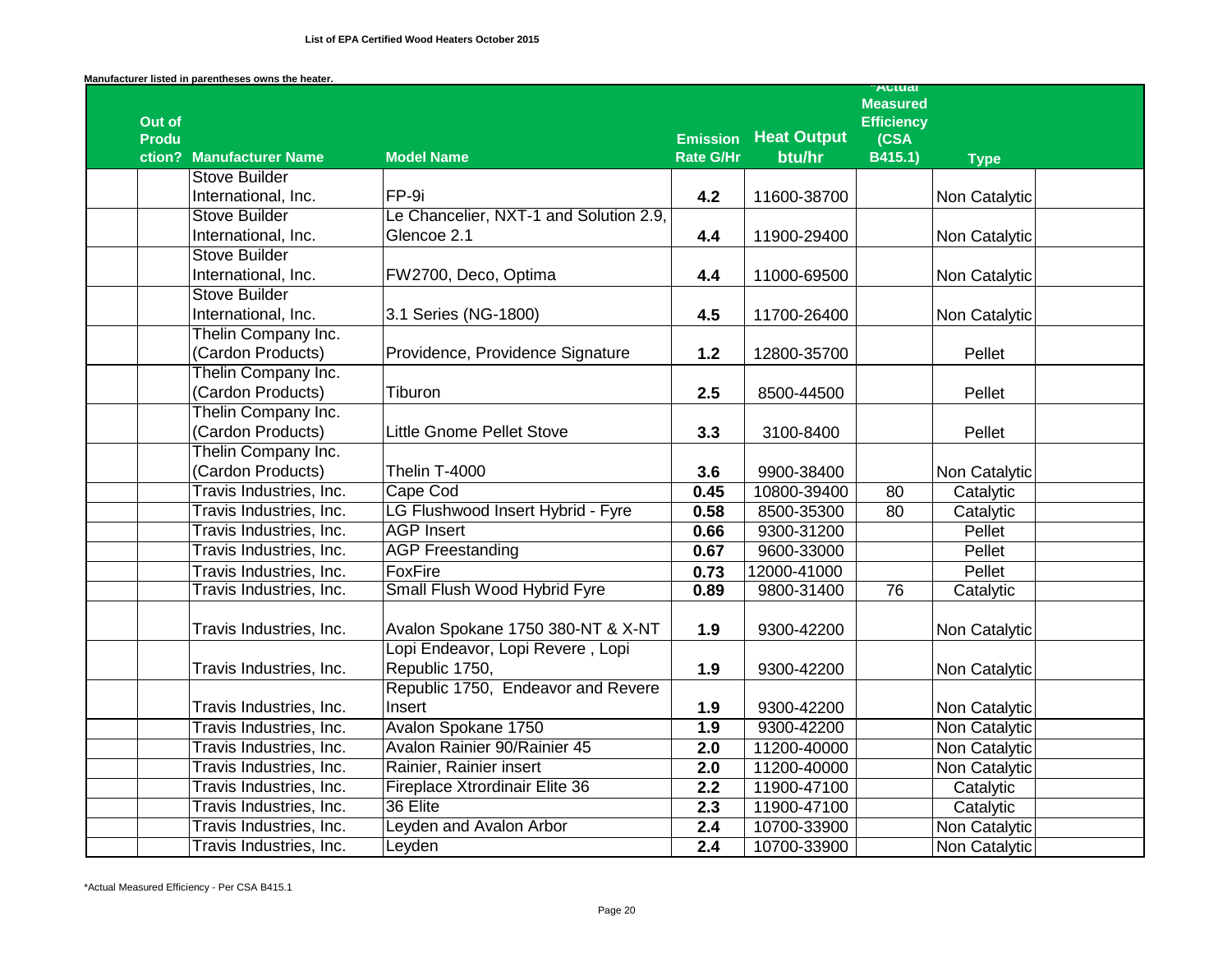|              |                              |                                                                    |                                     |                    | <b>Autual</b><br><b>Measured</b> |               |  |
|--------------|------------------------------|--------------------------------------------------------------------|-------------------------------------|--------------------|----------------------------------|---------------|--|
| Out of       |                              |                                                                    |                                     | <b>Heat Output</b> | <b>Efficiency</b>                |               |  |
| <b>Produ</b> | ction? Manufacturer Name     | <b>Model Name</b>                                                  | <b>Emission</b><br><b>Rate G/Hr</b> | btu/hr             | (CSA<br>B415.1)                  | <b>Type</b>   |  |
|              | Travis Industries, Inc.      | Arbor                                                              | 2.4                                 | 10700-33900        |                                  | Non Catalytic |  |
|              | Travis Industries, Inc.      | Fireplace Xtrordinair 44 Elite                                     | 2.5                                 | 11000-45300        |                                  | Catalytic     |  |
|              | Travis Industries, Inc.      | 44 Elite                                                           | 2.5                                 | 11000-45300        |                                  | Catalytic     |  |
|              | Travis Industries, Inc.      | Avalon Olympic, Liberty, Freedom Bay                               | 2.6                                 | 12000-45100        |                                  | Non Catalytic |  |
|              | Travis Industries, Inc.      | Liberty, Freedom Bay insert                                        | 2.6                                 | 12000-45100        |                                  | Non Catalytic |  |
|              | Travis Industries, Inc.      | Olympic, Olympic insert                                            | 2.6                                 | 12000-45100        |                                  | Non Catalytic |  |
|              | Travis Industries, Inc.      | Freedom                                                            | 3.6                                 | 11800-47500        |                                  | Non Catalytic |  |
|              | Travis Industries, Inc.      | Evergreen                                                          | 3.6                                 | 11200-38000        | $\overline{74}$                  | Non Catalytic |  |
|              | Travis Industries, Inc.      | 33 Elite                                                           | $\overline{4.1}$                    | 11300-33400        |                                  | Non Catalytic |  |
|              |                              | <b>ANSWER/LOPI PATRIOT/LOPI</b><br>PARLOR, Republic1250 and Avalon |                                     |                    |                                  |               |  |
|              | Travis Industries, Inc.      | Spokane, Avalon Camano                                             | 4.4                                 | 11600-38500        |                                  | Non Catalytic |  |
|              | Travis Industries, Inc.      | <b>Flushwood Plus</b>                                              | 4.4                                 | 12000 - 29600      |                                  | Non Catalytic |  |
|              |                              | ANSWER, ANSER insert,                                              |                                     |                    |                                  |               |  |
|              | Travis Industries, Inc.      | Republic1250 and Avalon Spokane                                    | 4.4                                 | 11600-38500        |                                  | Non Catalytic |  |
|              | Travis Industries, Inc.      | Spokane 1250                                                       | 4.4                                 | 11600-38500        |                                  | Non Catalytic |  |
|              | Travis Industries, Inc.      | 42CVT Wood Fireplace                                               | 0.70                                | 11200-37900        | 73                               | Catalytic     |  |
|              | Tulikivi Oyi                 | Tulikivi Maxi XV 2                                                 | 4.2                                 | 12000-38200        |                                  | Non Catalytic |  |
|              | Tulikivi Oyi                 | Tulikivi MINI XV 2                                                 | 4.5                                 | 12100-38200        |                                  | Non Catalytic |  |
|              | Unforgetable Fire LLC        | Katydid                                                            | 1.9                                 | 13000-18300        | 73                               | Non Catalytic |  |
|              | <b>Unforgetable Fire LLC</b> | Kimberly                                                           | 3.2                                 | 10000-22300        |                                  | Non Catalytic |  |
|              | <b>United States Stove</b>   |                                                                    |                                     |                    |                                  |               |  |
|              | Company                      | 5520                                                               | 0.94                                | 8200-34000         |                                  | Pellet        |  |
|              | <b>United States Stove</b>   |                                                                    |                                     |                    |                                  |               |  |
|              | Company                      | 2400                                                               | $1.1$                               | 7300-14000         |                                  | Catalytic     |  |
|              | <b>United States Stove</b>   | 6039, 6039 T, 6039 HF, 6039 TP, 6041                               |                                     |                    |                                  |               |  |
|              | Company                      | SP6000                                                             | 1.5                                 | 8500-29900         |                                  | Pellet        |  |
|              | <b>United States Stove</b>   |                                                                    |                                     |                    |                                  |               |  |
|              | Company                      | SP1000                                                             | 1.5                                 | 4900-32500         |                                  | Pellet        |  |
|              | <b>United States Stove</b>   |                                                                    |                                     |                    |                                  |               |  |
|              | Company                      | SPC50                                                              | 1.5                                 | 6600-31600         |                                  | Pellet        |  |
|              | <b>United States Stove</b>   |                                                                    |                                     |                    |                                  |               |  |
|              | Company                      | 5500M, 5502M                                                       | 1.6                                 | 9100-27700         |                                  | Pellet        |  |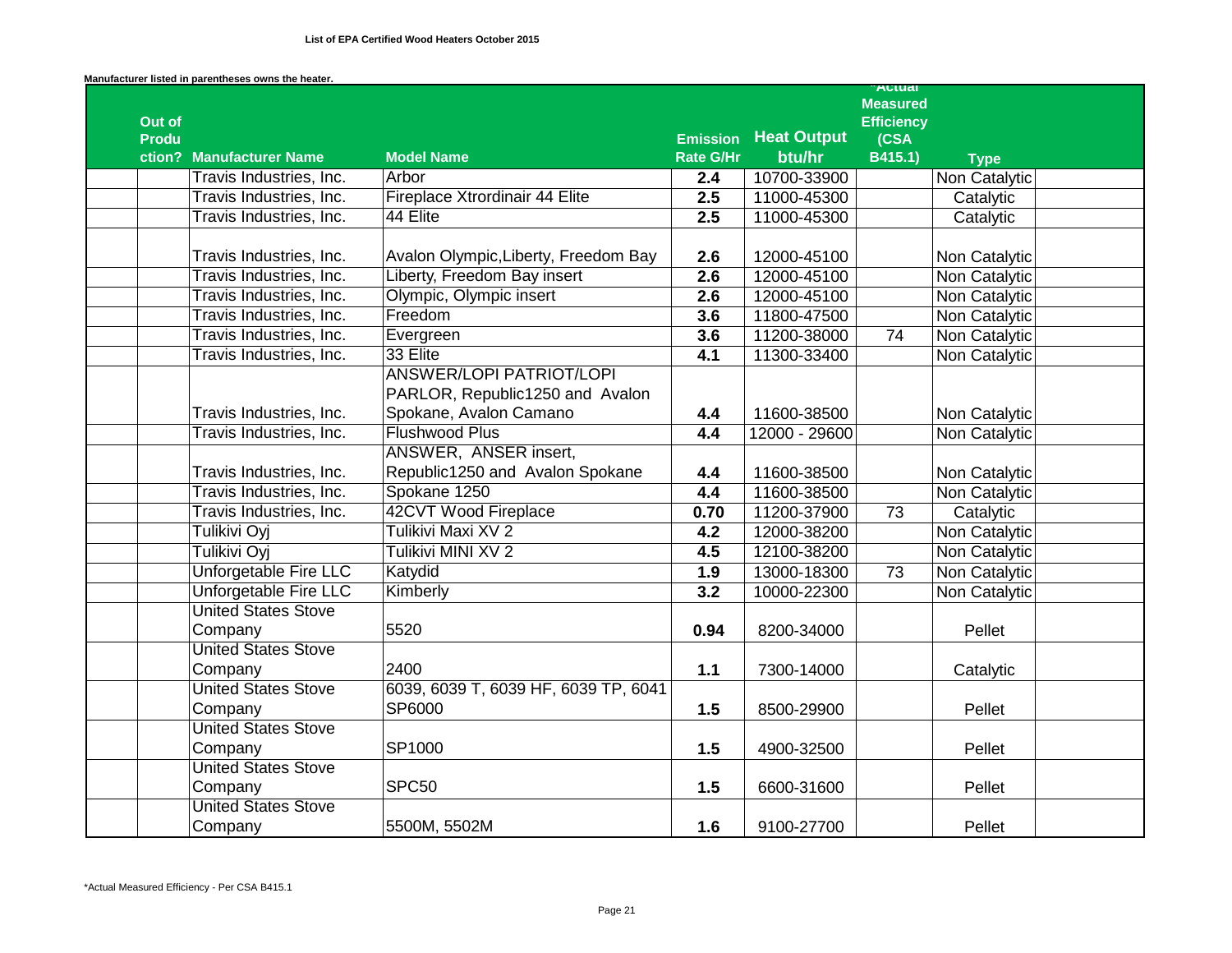|              |                            |                                |                  |                    | <b>AULUAI</b><br><b>Measured</b> |               |  |
|--------------|----------------------------|--------------------------------|------------------|--------------------|----------------------------------|---------------|--|
| Out of       |                            |                                |                  |                    | <b>Efficiency</b>                |               |  |
| <b>Produ</b> |                            |                                | <b>Emission</b>  | <b>Heat Output</b> | (CSA                             |               |  |
|              | ction? Manufacturer Name   | <b>Model Name</b>              | <b>Rate G/Hr</b> | btu/hr             | B415.1)                          | <b>Type</b>   |  |
|              | <b>United States Stove</b> |                                |                  |                    |                                  |               |  |
|              | Company                    | SP1002                         | 1.7              | 7300-34000         |                                  | Pellet        |  |
|              | <b>United States Stove</b> |                                |                  |                    |                                  |               |  |
|              | Company                    | 4840                           | 1.8              | 6300-10800         |                                  | Pellet        |  |
|              | <b>United States Stove</b> |                                |                  |                    |                                  |               |  |
|              | Company                    | 3000 (AFS7500), SW4100         | 1.9              | 11600-38100        |                                  | Non Catalytic |  |
|              | <b>United States Stove</b> |                                |                  |                    |                                  |               |  |
|              | Company                    | 3000 FT                        | 1.9              | 11600-38100        |                                  | Non Catalytic |  |
|              | <b>United States Stove</b> |                                |                  |                    |                                  |               |  |
|              | Company                    | Breckwell W3000FS/W3000I       | 2.3              | 11600-33700        |                                  | Non Catalytic |  |
|              | <b>United States Stove</b> |                                |                  |                    |                                  |               |  |
|              | Company                    | Breckwell SW740                | 2.5              | 11000-36700        |                                  | Non Catalytic |  |
|              | <b>United States Stove</b> |                                |                  |                    |                                  |               |  |
|              | Company                    | Breckwell SWC21, Ashley AC1100 | 2.9              | 11000-25000        |                                  | Non Catalytic |  |
|              | <b>United States Stove</b> |                                |                  |                    |                                  |               |  |
|              | Company                    | 2500 ST                        | 3.1              | 11600-36300        |                                  | Non Catalytic |  |
|              | <b>United States Stove</b> |                                |                  |                    |                                  |               |  |
|              | Company                    | 2500, SW3100                   | 3.1              | 10100-25000        |                                  | Non Catalytic |  |
|              | <b>United States Stove</b> |                                |                  |                    |                                  |               |  |
|              | Company                    | <b>Breckwell SW940</b>         | 3.1              | 11800-32500        |                                  | Non Catalytic |  |
|              | <b>United States Stove</b> |                                |                  |                    |                                  |               |  |
|              | Company                    | Breckwell SW180                | 3.1              | 9600-25700         |                                  | Non Catalytic |  |
|              | <b>United States Stove</b> |                                |                  |                    |                                  |               |  |
|              | Company                    | TR002/1100                     | 3.2              | 8700-30800         |                                  | Non Catalytic |  |
|              | <b>United States Stove</b> |                                |                  |                    |                                  |               |  |
|              | Company                    | TR007 Norwood, TR011 Norwood   | 3.2              | 11900-34100        |                                  | Non Catalytic |  |
|              |                            | Vogelzang, Ashley, King (5770, |                  |                    |                                  |               |  |
|              | <b>United States Stove</b> | VG5770), 5790, VG5790,         |                  |                    |                                  |               |  |
|              | Company                    | DNMP577,DNMP579                | 3.2              | 10900-24300        |                                  | Pellet        |  |
|              | <b>United States Stove</b> |                                |                  |                    |                                  |               |  |
|              | Company                    | Durango TR001 and TR002        | 3.6              | 11300-36000        |                                  | Non Catalytic |  |
|              |                            |                                |                  |                    |                                  |               |  |
|              | <b>United States Stove</b> |                                |                  |                    |                                  |               |  |
|              |                            |                                |                  |                    |                                  |               |  |
|              | Company                    | Vogelzang TR-008               | 3.6              | 10000-36000        |                                  | Non Catalytic |  |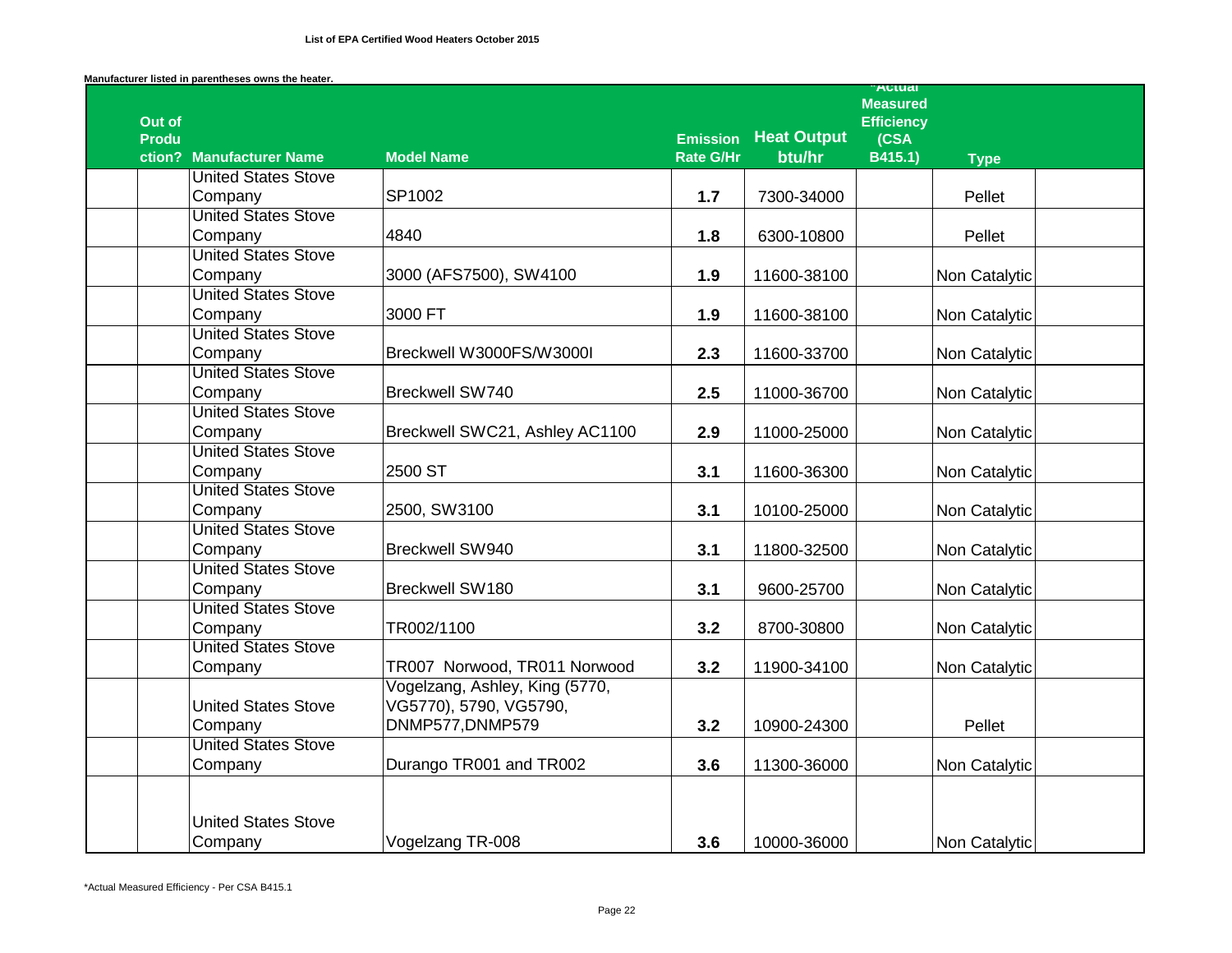|              |                            |                                          |                  |                    | <b>A</b> Ctudi                       |               |  |
|--------------|----------------------------|------------------------------------------|------------------|--------------------|--------------------------------------|---------------|--|
| Out of       |                            |                                          |                  |                    | <b>Measured</b><br><b>Efficiency</b> |               |  |
| <b>Produ</b> |                            |                                          | <b>Emission</b>  | <b>Heat Output</b> | (CSA)                                |               |  |
|              | ction? Manufacturer Name   | <b>Model Name</b>                        | <b>Rate G/Hr</b> | btu/hr             | B415.1)                              | <b>Type</b>   |  |
|              | <b>United States Stove</b> |                                          |                  |                    |                                      |               |  |
|              | Company                    | 5660                                     | 3.6              | 11400-34300        |                                      | Non Catalytic |  |
|              | <b>United States Stove</b> | 2000, SW2100, Breckwell SWC31,           |                  |                    |                                      |               |  |
|              | Company                    | Ashley AC2000,                           | 3.7              | 11800-31700        |                                      | Non Catalytic |  |
|              | <b>United States Stove</b> |                                          |                  |                    |                                      |               |  |
|              | Company                    | TR-009B Performer                        | 3.7              | 11600-30200        |                                      | Non Catalytic |  |
|              | <b>United States Stove</b> |                                          |                  |                    |                                      |               |  |
|              | Company                    | Highlander, Shiloh Insert TR003          | 3.8              | 9000-26300         |                                      | Non Catalytic |  |
|              | <b>United States Stove</b> |                                          |                  |                    |                                      |               |  |
|              | Company                    | TR-009 Performer                         | 3.9              | 11300-36000        |                                      | Non Catalytic |  |
|              | <b>United States Stove</b> |                                          |                  |                    |                                      |               |  |
|              | Company                    | TR-004 Colonial, 2200IE                  | 4.0              | 11300-36000        |                                      | Non Catalytic |  |
|              | <b>United States Stove</b> |                                          |                  |                    |                                      |               |  |
|              | Company                    | Defender                                 | 4.2              | 9200-28300         |                                      | Non Catalytic |  |
|              | <b>United States Stove</b> | Defender TR001B, Shiloh TR002B,          |                  |                    |                                      |               |  |
|              | Company                    | and Highlander TR003B                    | 4.2              | 12100-28700        |                                      | Non Catalytic |  |
|              | <b>Vermont Castings</b>    | <b>Defiant Encore</b>                    | 0.60             | 6200-32900         |                                      | Catalytic     |  |
|              | <b>Vermont Castings</b>    | Encore 1450 N/C                          | 0.70             | 10600-24000        |                                      | Non Catalytic |  |
|              | Vermont Castings           | Defiant 1910 & 1945                      | 0.80             | 10600-44400        |                                      | Catalytic     |  |
|              |                            | <b>Dutchwest Small Convection Heater</b> |                  |                    |                                      |               |  |
|              | <b>Vermont Castings</b>    | #2460                                    | 1.1              | 6600-27300         |                                      | Catalytic     |  |
|              | <b>Vermont Castings</b>    | Defiant 1975                             | 1.1              | 11400-34000        |                                      | Catalytic     |  |
|              |                            | <b>Dutchwest Extra Large Convection</b>  |                  |                    |                                      |               |  |
|              | <b>Vermont Castings</b>    | 2462                                     | $1.3$            | 8300-28000         |                                      | Catalytic     |  |
|              | <b>Vermont Castings</b>    | DutchWest Large 2479                     | $\overline{1.3}$ | 11300-26500        |                                      | Non Catalytic |  |
|              |                            | <b>Dutchwest Large Convection Heater</b> |                  |                    |                                      |               |  |
|              | <b>Vermont Castings</b>    | 2461                                     | 1.4              | 10700-29500        |                                      | Catalytic     |  |
|              | <b>Vermont Castings</b>    | DutchWest Small 2460                     | 1.4              | 7800-25100         |                                      | Non Catalytic |  |
|              | <b>Vermont Castings</b>    | Dutchwest 2477                           | 1.4              | 7800-25100         |                                      | Non Catalytic |  |
|              | <b>Vermont Castings</b>    | DutchWest Medium 2478                    | 1.5              | 10600-25300        |                                      | Non Catalytic |  |
|              | Vermont Castings           | Defiant Encore 2550 (Formerly 2190)      | 1.6              | 8700-41700         |                                      | Catalytic     |  |
|              | <b>Vermont Castings</b>    | Encore 2040                              | 1.6              | 10000-34000        |                                      | Non Catalytic |  |
|              | Vermont Castings           | Intrepid II 1990                         | 2.1              | 8300-26700         |                                      | Catalytic     |  |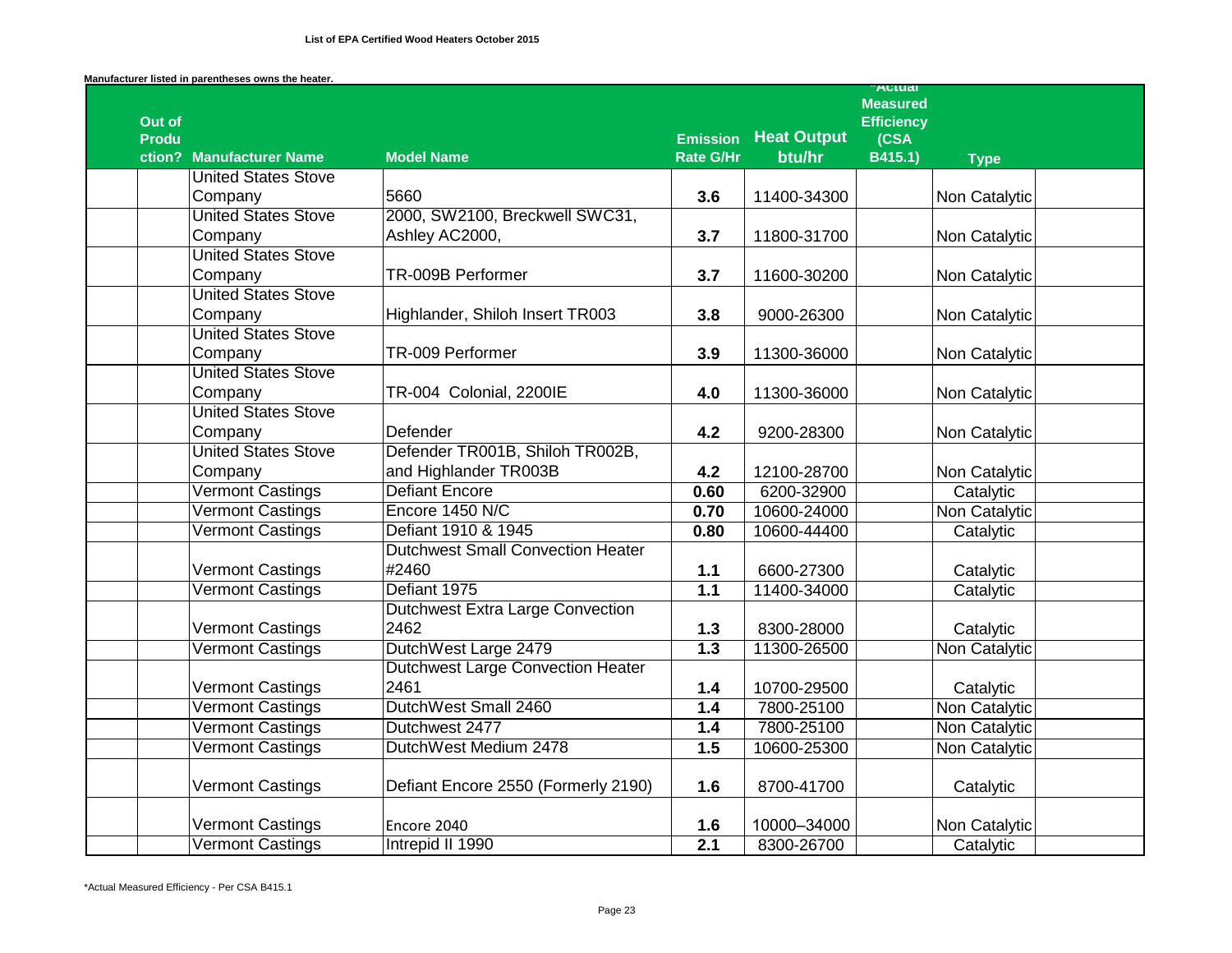|              |                                |                                                                                             |                  |                    | <b>Autual</b><br><b>Measured</b> |               |  |
|--------------|--------------------------------|---------------------------------------------------------------------------------------------|------------------|--------------------|----------------------------------|---------------|--|
| Out of       |                                |                                                                                             |                  |                    | <b>Efficiency</b>                |               |  |
| <b>Produ</b> |                                |                                                                                             | <b>Emission</b>  | <b>Heat Output</b> | (CSA                             |               |  |
|              | ction? Manufacturer Name       | <b>Model Name</b>                                                                           | <b>Rate G/Hr</b> | btu/hr             | B415.1)                          | <b>Type</b>   |  |
|              | <b>Vermont Castings</b>        | WinterWarm Small Insert 2080                                                                | 2.1              | 8700-31100         |                                  | Catalytic     |  |
|              | <b>Vermont Castings</b>        | EWF 36A                                                                                     | 2.4              | 11300-75500        |                                  | Catalytic     |  |
|              | <b>Vermont Castings</b>        | Savannah SSW30FTAL,<br>SSW30FTAPB, SSW30STAL,<br>SSW30FTPB, SSW30STAPB,<br>challenger SSW30 | 2.5              | 11600-30600        |                                  | Non Catalytic |  |
|              | <b>Vermont Castings</b>        | Savannah                                                                                    | 2.5              | 11600-30600        |                                  | Non Catalytic |  |
|              |                                |                                                                                             |                  |                    |                                  |               |  |
|              | <b>Vermont Castings</b>        | EWF36                                                                                       | 2.7              | 11800-68600        |                                  | Catalytic     |  |
|              | <b>Vermont Castings</b>        | Dutchwest DW2000L02, Windsor<br>WR2000L02                                                   | 2.7              | 11800-32300        |                                  | Non Catalytic |  |
|              | <b>Vermont Castings</b>        | Dutchwest DW300007, Windsor<br><b>WR3000X</b>                                               | 2.7              | 11800-32300        |                                  | Non Catalytic |  |
|              | Vermont Castings               | Montpelier                                                                                  | $\overline{2.9}$ | 10000-27600        |                                  | Non Catalytic |  |
|              | <b>Vermont Castings</b>        | Montelier/Stratton                                                                          | 2.9              | 10000-27600        |                                  | Non Catalytic |  |
|              | <b>Vermont Castings</b>        | Vermont Castings Defiant 1610                                                               | 2.9              | 10000-30000        |                                  | Non Catalytic |  |
|              | <b>Vermont Castings</b>        | Intrepid 1640                                                                               | 3.3              | 8200-19500         |                                  | Non Catalytic |  |
|              | <b>Vermont Castings</b>        | Madison 1655                                                                                | 3.3              | 11300-39700        |                                  | Non Catalytic |  |
|              | <b>Vermont Castings</b>        | Resolute Acclaim 2490 & TLWS1                                                               | 3.4              | 9500-33900         |                                  | Non Catalytic |  |
|              | <b>Vermont Castings</b>        | <b>EWF 30</b>                                                                               | 3.5              | 11100-40500        |                                  | Non Catalytic |  |
|              | <b>Vermont Castings</b>        | Savannah SSI30                                                                              | 3.5              | 11000-30600        |                                  | Non Catalytic |  |
|              | <b>Vermont Castings</b>        | <b>Merrimack</b>                                                                            | 3.6              | 10574-31780        |                                  | Non Catalytic |  |
|              | Vermont Castings               | Savannah SSW20                                                                              | 3.8              | 11000-45000        |                                  | Non Catalytic |  |
|              | <b>Vermont Castings</b>        | Aspen 1920 & Plymouth HWS10                                                                 | 4.3              | 9100-18000         |                                  | Non Catalytic |  |
|              | Vermont Castings               | Savannan SSW40                                                                              | 4.3              | 12000-35800        |                                  | Non Catalytic |  |
|              | <b>Vermont Castings</b>        | Dutchwest DW1500L02                                                                         | 4.4              | 10300-29200        |                                  | Non Catalytic |  |
|              | Vogelzang International        |                                                                                             |                  |                    |                                  |               |  |
|              | <b>Corporation (United</b>     | TR007 Norwood, TR011 Norwood                                                                |                  |                    |                                  |               |  |
|              | <b>States Stove Company)</b>   | (Vogelzang)                                                                                 | 3.2              | 11900-34100        |                                  | Non Catalytic |  |
|              | <b>Vogelzang International</b> |                                                                                             |                  |                    |                                  |               |  |
|              | <b>Corporation (United</b>     | Durango TR001(B) and TR002(B)                                                               |                  |                    |                                  |               |  |
|              | <b>States Stove Company)</b>   | (Vogelzang)                                                                                 | 3.6              | 11300-36000        |                                  | Non Catalytic |  |
|              | Vogelzang International        |                                                                                             |                  |                    |                                  |               |  |
|              | <b>Corporation (United</b>     |                                                                                             |                  |                    |                                  |               |  |
|              | <b>States Stove Company)</b>   | Vogelzang TR-008                                                                            | 3.6              | 10000-36000        |                                  | Non Catalytic |  |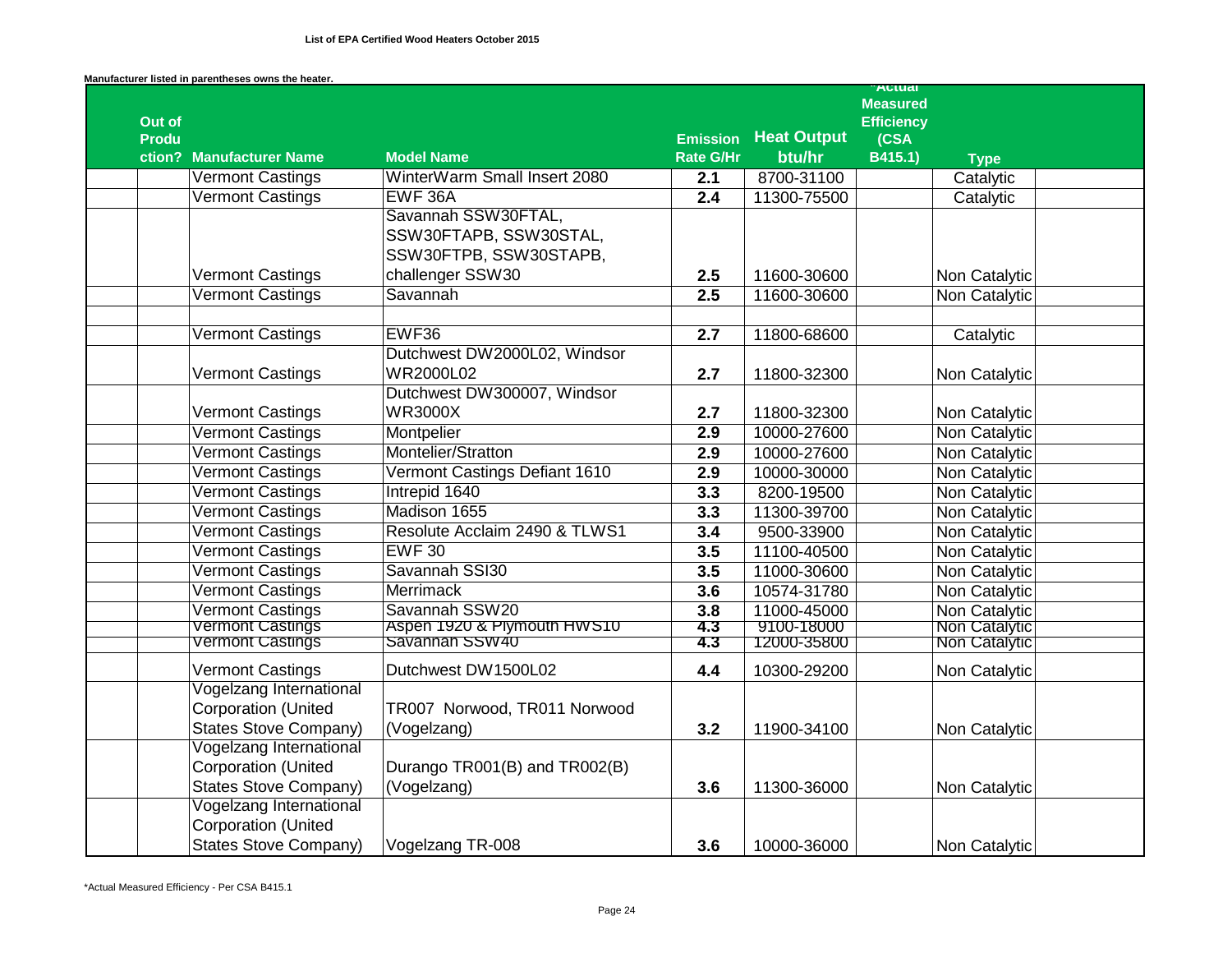| Manufacturer listed in parentheses owns the heater. |  |
|-----------------------------------------------------|--|
|-----------------------------------------------------|--|

|              |                                         |                                                         |                                     |                              | Autudi<br><b>Measured</b> |               |  |
|--------------|-----------------------------------------|---------------------------------------------------------|-------------------------------------|------------------------------|---------------------------|---------------|--|
| Out of       |                                         |                                                         |                                     |                              | <b>Efficiency</b>         |               |  |
| <b>Produ</b> | ction? Manufacturer Name                | <b>Model Name</b>                                       | <b>Emission</b><br><b>Rate G/Hr</b> | <b>Heat Output</b><br>btu/hr | (CSA<br>B415.1)           | <b>Type</b>   |  |
|              | Vogelzang International                 |                                                         |                                     |                              |                           |               |  |
|              | <b>Corporation (United</b>              |                                                         |                                     |                              |                           |               |  |
|              | <b>States Stove Company)</b>            | TR-009B Performer (Vogelzang)                           | 3.7                                 | 11300-36000                  |                           | Non Catalytic |  |
|              | <b>Vogelzang International</b>          | Highlander, Shiloh Insert TR003                         |                                     |                              |                           |               |  |
|              | <b>Corporation (United</b>              | (Vogelzang)                                             | 3.8                                 | 9000-26300                   |                           | Non Catalytic |  |
|              | <b>Vogelzang International</b>          |                                                         |                                     |                              |                           |               |  |
|              | <b>Corporation (United</b>              |                                                         |                                     |                              |                           |               |  |
|              | <b>States Stove Company)</b>            | TR-009 Performer (Vogelzang)                            | 3.9                                 | 11300-36000                  |                           | Non Catalytic |  |
|              | Vogelzang International                 |                                                         |                                     |                              |                           |               |  |
|              | <b>Corporation (United</b>              |                                                         |                                     |                              |                           |               |  |
|              | <b>States Stove Company)</b>            | TR-004 Colonial (Vogelzang)                             | 4.0                                 | 11300-36000                  |                           | Non Catalytic |  |
|              | Vogelzang International                 |                                                         |                                     |                              |                           |               |  |
|              | <b>Corporation (United</b>              |                                                         |                                     |                              |                           |               |  |
|              | <b>States Stove Company)</b>            | Defender (Vogelzang)                                    | 4.2                                 | 9200-28300                   |                           | Non Catalytic |  |
|              |                                         |                                                         |                                     |                              |                           |               |  |
|              | Waterford Stanley Limited Trinity MK II |                                                         | 2.9                                 | 8800-25900                   |                           | Non Catalytic |  |
|              |                                         |                                                         |                                     |                              |                           |               |  |
|              | Waterford Stanley Limited 100B 90 32 TV |                                                         | 3.1                                 | 10800-32400                  |                           | Non Catalytic |  |
|              |                                         |                                                         |                                     |                              |                           |               |  |
|              | Waterford Stanley Limited 100B 90 32 RV |                                                         | 3.9                                 | 10600-26500                  |                           | Non Catalytic |  |
|              | Waterford Stanley Limited Trinity OA    |                                                         | 4.0                                 | 11500-43800                  |                           | Non Catalytic |  |
|              |                                         |                                                         |                                     |                              |                           |               |  |
|              | Waterford Stanley Limited Ashling       |                                                         | 4.1                                 | 12000-29800                  |                           | Non Catalytic |  |
|              |                                         |                                                         |                                     |                              |                           |               |  |
|              | Waterford Stanley Limited Erin OA       |                                                         | 4.1                                 | 10400-30300                  |                           | Non Catalytic |  |
|              |                                         |                                                         |                                     |                              |                           |               |  |
|              | Waterford Stanley Limited Erin/90 TV    |                                                         | 4.2                                 | 10500-40900                  |                           | Non Catalytic |  |
|              |                                         |                                                         |                                     |                              |                           |               |  |
|              |                                         | Waterford Stanley Limited 100B, 100B O.S.A., Leprechaun | 4.3                                 | 9000-26700                   |                           | Non Catalytic |  |
|              | <b>Winrich International</b>            | <b>Winrich Pellet Stove</b>                             | 1.6                                 | 8500-27900                   |                           | Pellet        |  |
|              | <b>Wiseway Pellet Stoves</b>            | GW-2014-W, GW-2014                                      | 1.6                                 | 12600-30400                  |                           | Pellet        |  |
|              | <b>Wiseway Pellet Stoves</b>            | GW1949                                                  | 1.9                                 | 7500-19500                   |                           | Pellet        |  |
|              |                                         | <b>XEOOS Twinfire Series, Basic,</b>                    |                                     |                              |                           |               |  |
|              | Wittus Inc.                             | Classic, Elegance, Pur                                  | 2.4                                 | 11500-27400                  |                           | Non Catalytic |  |